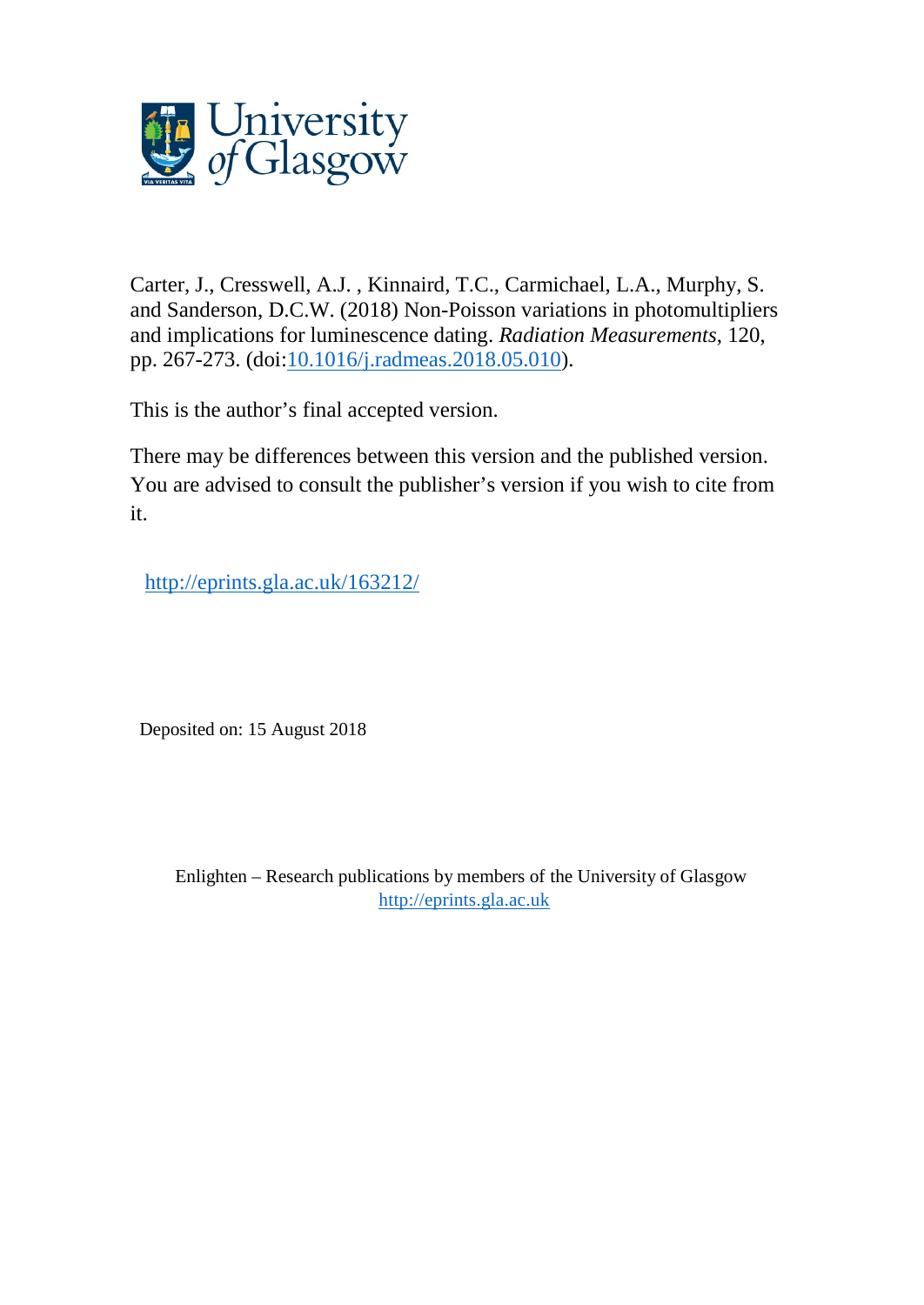| $\mathbf{1}$<br>$\overline{2}$                                                             | Non-Poisson variations in photomultipliers and implications for<br>luminescence dating                                                                                                                                                                                                  |
|--------------------------------------------------------------------------------------------|-----------------------------------------------------------------------------------------------------------------------------------------------------------------------------------------------------------------------------------------------------------------------------------------|
| 3                                                                                          |                                                                                                                                                                                                                                                                                         |
| 4                                                                                          | J. Carter <sup>1,2,*</sup> , A.J. Cresswell <sup>1</sup> , T.C. Kinnaird <sup>1</sup> L.A. Carmichael <sup>1</sup> , S. Murphy <sup>1</sup> , D.C.W.                                                                                                                                    |
| 5                                                                                          | Sanderson <sup>1</sup>                                                                                                                                                                                                                                                                  |
| $\begin{array}{c} 6 \\ 7 \end{array}$<br>$\begin{array}{c} 8 \\ 9 \end{array}$<br>10<br>11 | <sup>1</sup> Scottish Universities Environmental Research Centre, Rankine Av, East Kilbride, G75 0QF, UK<br><sup>2</sup> SUPA School of Physics & Astronomy, Kelvin Building, University of Glasgow, Glasgow G12 8QQ, UK<br>* Corresponding author: email j.carter.1@research.gla.ac.uk |
| 12                                                                                         | <b>Abstract</b>                                                                                                                                                                                                                                                                         |
| 13                                                                                         | Previous studies have suggested that excess variations from single-photon counting systems                                                                                                                                                                                              |
| 14                                                                                         | used in luminescence dating may result in underestimation of errors and profoundly influence                                                                                                                                                                                            |
| 15                                                                                         | age models. In this study ten different photon counting systems have been investigated to                                                                                                                                                                                               |
| 16                                                                                         | explore this effect with a greater number of photomultiplier types and instrumental                                                                                                                                                                                                     |
| 17                                                                                         | architectures. It is shown that radiation induced phosphorescence from F1 feldspar produces a                                                                                                                                                                                           |
| 18                                                                                         | controllable low-level light source whose local variance approximates Poisson expectations.                                                                                                                                                                                             |
| 19                                                                                         | However excess variation in dark counts was observed to varying extents from all systems.                                                                                                                                                                                               |
| 20                                                                                         | The excess variance is slightly anti-correlated with the age of the system, with older devices                                                                                                                                                                                          |
| 21                                                                                         | conforming more closely to Poisson behaviour. This observation does not seem to fit the                                                                                                                                                                                                 |
| 22                                                                                         | hypothesis that enhanced levels of helium diffused into older tubes increase non-Poisson                                                                                                                                                                                                |
| 23                                                                                         | components. It was noted that a significant part of the non-Poisson behaviour was associated                                                                                                                                                                                            |
| 24                                                                                         | with multi-event pulse streams within time series. Work was also undertaken to develop                                                                                                                                                                                                  |
| 25                                                                                         | mitigation methods for data analysis and to examine the implications for dating uncertainties                                                                                                                                                                                           |
| 26                                                                                         | in a test case. A Poisson-filtering algorithm was developed to identify and remove                                                                                                                                                                                                      |
| 27                                                                                         | improbable multi-event streams. Application to data from signal-limited single grains of                                                                                                                                                                                                |
| 28                                                                                         | sediments from a Neolithic chambered tomb in Corsica has shown that, for this case,                                                                                                                                                                                                     |
| 29                                                                                         | removing non-Poisson components improves the robustness of retained data, but has less                                                                                                                                                                                                  |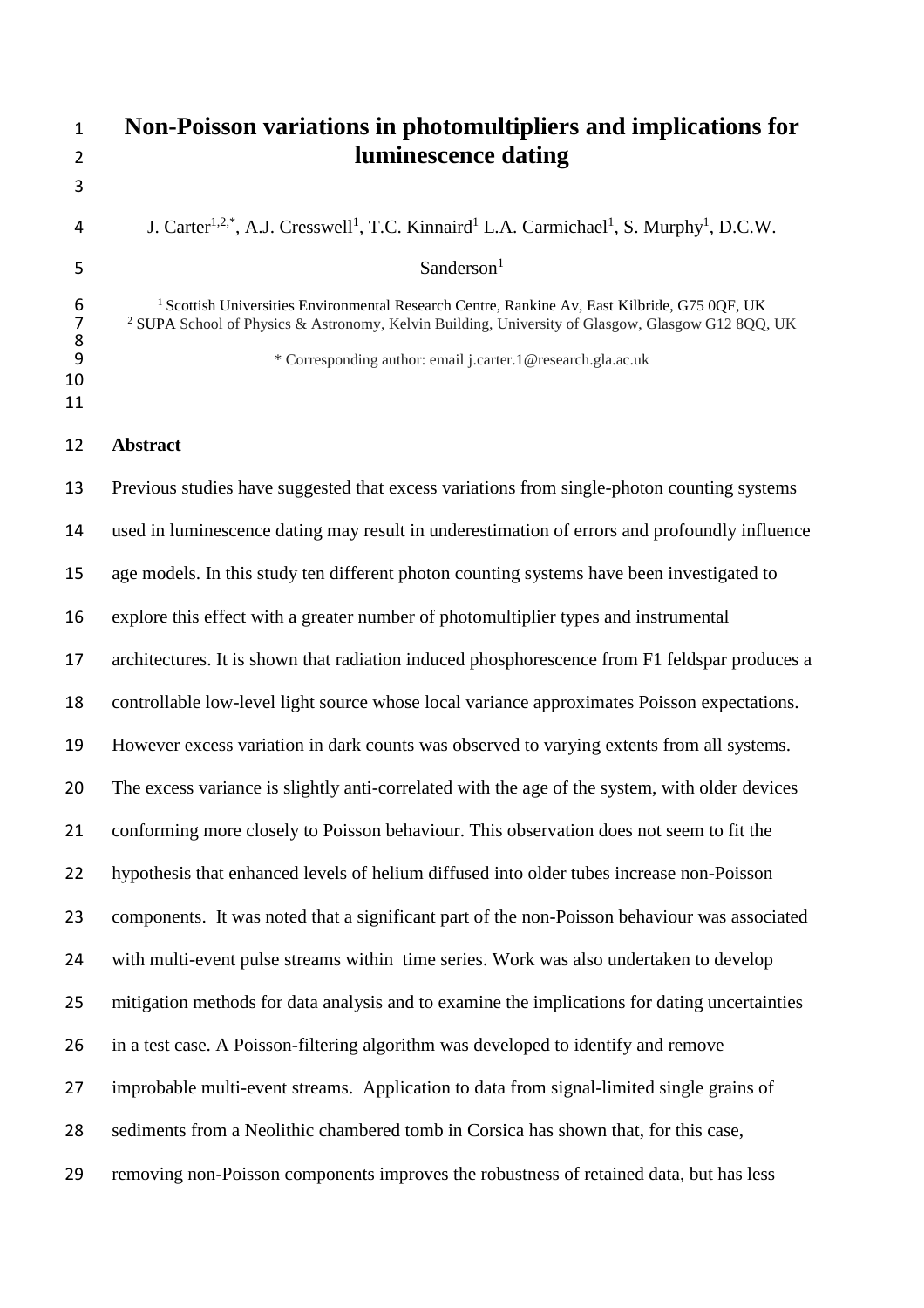| 30 | influence on overall dating precision or accuracy. In signal limited applications use of this |
|----|-----------------------------------------------------------------------------------------------|
| 31 | algorithm to remove one source of excess variation is beneficial. The algorithm and test data |
| 32 | are appended to facilitate this.                                                              |
| 33 |                                                                                               |
| 34 | Keywords: Single photon counting; Poisson variations; Phosphorescence; OSL single grain       |
| 35 | dating; Poisson filtering                                                                     |
| 36 |                                                                                               |
| 37 | <b>Highlights</b>                                                                             |
| 38 | New investigation of behaviour of 10 diverse photon counting systems                          |
| 39 | Low level phosphorescence close to Poisson counting statistics<br>$\bullet$                   |
| 40 | Dark counts show non-Poisson counting statistics<br>$\bullet$                                 |
| 41 | New Poisson filter algorithm applied to low-sensitivity single grain data<br>$\bullet$        |
| 42 | Non-Poisson dark counts affect rejection criteria but not overall dating errors<br>$\bullet$  |
| 43 |                                                                                               |
| 44 |                                                                                               |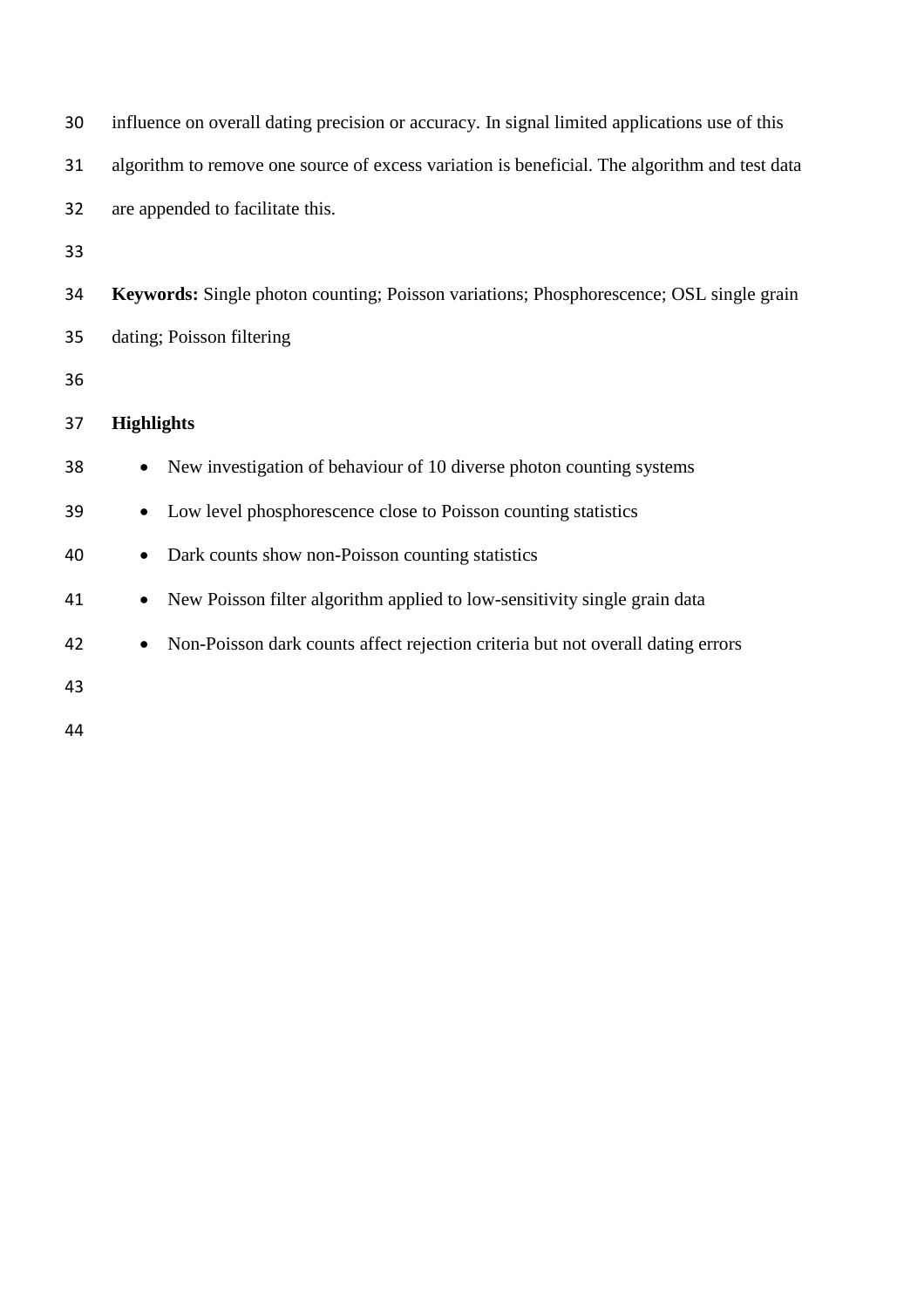## **1. Introduction**

 Luminescence methods measure the number of photons emitted from a sample under stimulation, and use single photon counting photo-multiplier tubes (PMTs). The measurement backgrounds include an intrinsic detector background from the PMT in the absence of any light sources, the dark count. Generally low dark count PMTs are selected for use in luminescence instruments. A recent study (Adamiec et al., 2012) characterised the behaviour of luminescence dating systems using the EMI QA 9235 photomultiplier under low light level conditions. Three of the four systems studied showed variations in dark count in excess of the expected Poisson distribution for non-correlated random events. It was suggested that this could result in an underestimation of measurement uncertainties and have implications for age models.

 The study reported here was devised to characterise a larger number and range of PMT types and instrumental architectures to produce a significant body of new data that could help provide a broader understanding of the behaviour. The implications for the accuracy and uncertainty of luminescence measurements were also studied using a case study where low levels of luminescence signal reached critical levels, and using the system within the Scottish Universities Environmental Research Centre (SUERC) dating lab which showed the greatest level of excess dark count variation. This involved single grain Optically Stimulated Luminescence (OSL) analysis of sediments from the constructional layers associated with a Neolithic chambered tomb in Corsica. The technical part of the study included development of an algorithm to identify non-Poisson behaviour associated with multi-event bursts in luminescence measurements and remove their associated artefacts by interpolation. The use of this algorithm on a set of low intensity single grain luminescence measurements allows an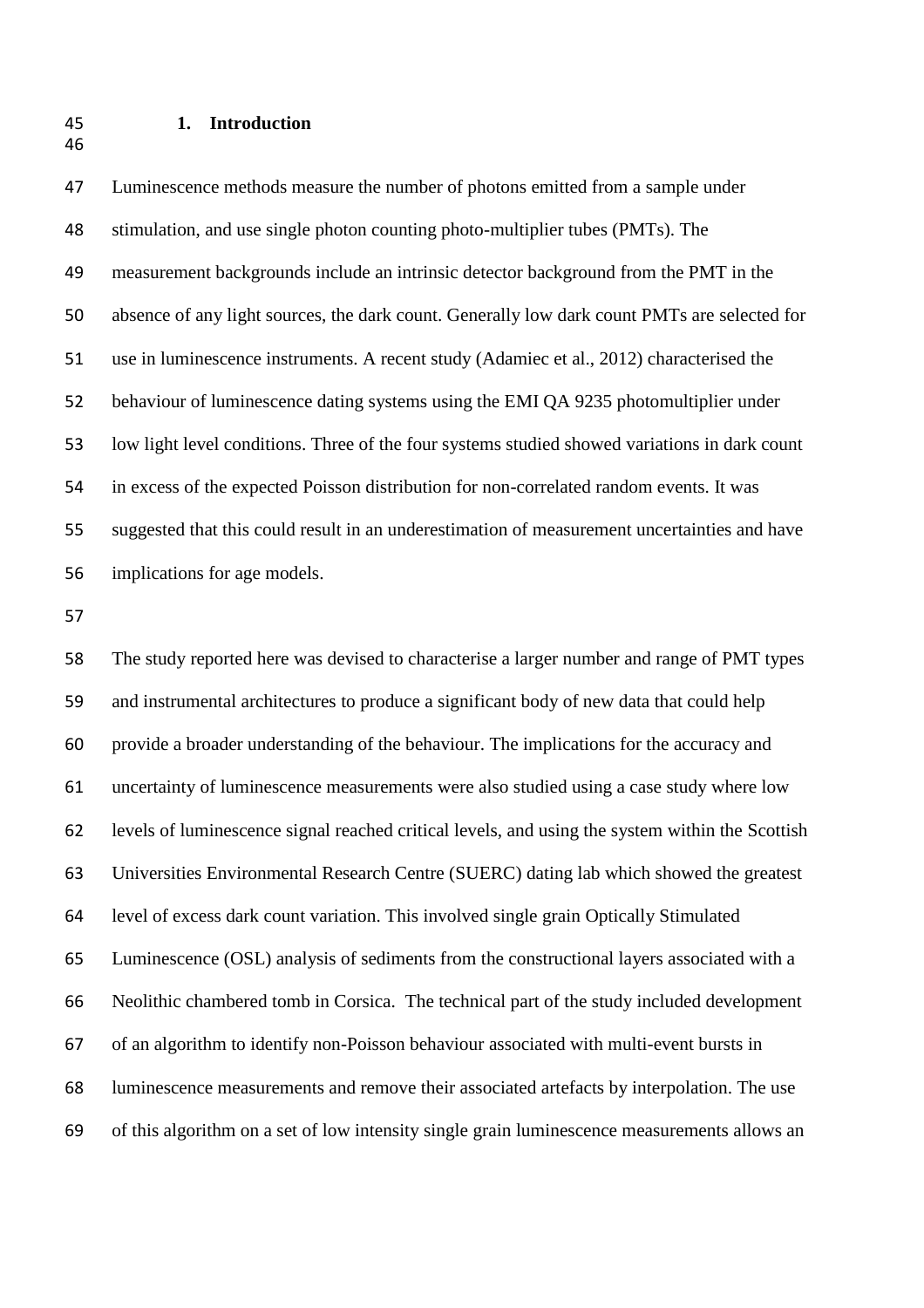assessment of the impact of non-Poisson dark counts on measurement accuracy and precision.

 Dark counts are 'false' photon counts induced by various mechanisms including thermal emission of electrons from the photo cathode and first dynode, cosmic ray interactions, ambient radiation in the environment and potentially electrical interference. Signal counts from single photo-electron emission at the photocathode coupled with electron multiplication and pulse height selection form the basis of photon counting. If these are uncorrelated 78 random events they should follow a Poisson distribution described by the equation,  $P(\lambda) =$  $e^{-\bar{\pi}} \frac{\bar{n}^{\lambda}}{2!}$  $e^{-n} \frac{n}{\lambda!}$ , where P( $\lambda$ ) is the probability of observing  $\lambda$  events in a given interval,  $\bar{n}$  is the 80 average number of events per interval and  $\lambda$  is the number of events (Poisson 1837, Stigler et al., 1982). A behavioural characteristic of the Poisson distribution is that the standard 82 deviation of the distribution,  $\sigma$ , is equal to the square root of the number of observations  $\sqrt{n}$  within a given time interval. For this study n is the number of photon counts per detection channel, as is the case in routine luminescence measurements. Deviations from a Poisson distribution would indicate correlated or anticorrelated components in the counting data. .

87 Recent work studying the behaviour of a small number of dating instruments (Adamiec et al., 2012) under dark conditions and varying light levels has shown that under illumination the observed behaviour followed Poisson statistics, however excess variance was seen in some devices under dark conditions. This work introduced a parameter denoted k, which was the ratio of the observed standard deviation to the expected standard deviation based on poisson statistics. Three Risø readers using the EMI QA 9235 PMT showed dark-count k values in excess of unity, indicating non-Poisson behaviour, with an older Daybreak system using the same PMT showing a dark-count k value near unity, once the prescaling factor was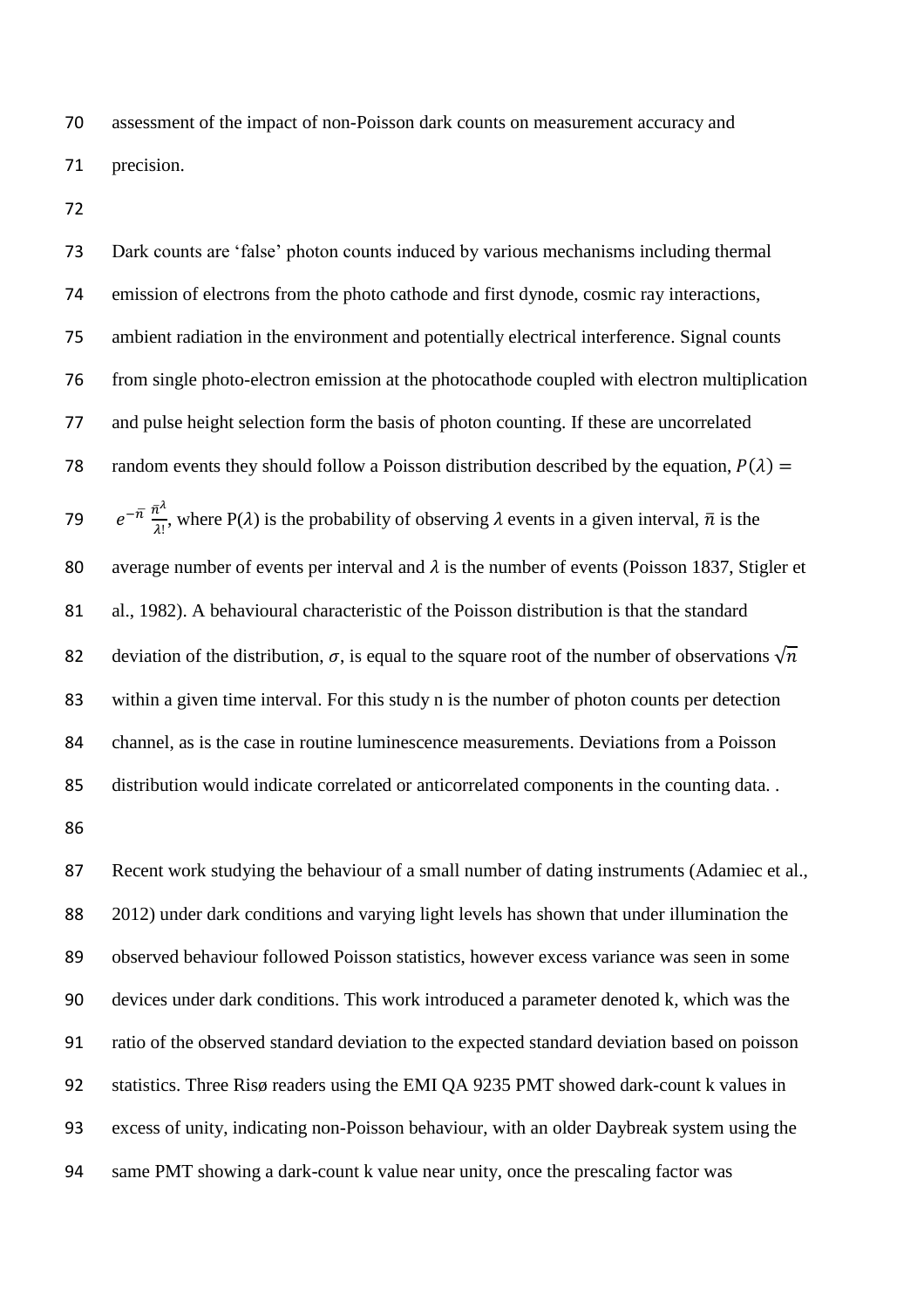considered. It is unclear from this study whether the observed non-Poisson behaviour is common in different PMT types and ages, nor what causes this behaviour. Further work elaborating the methods of estimating the equivalent dose and their uncertainties when non-Poisson variances are present is given by Bluszcz et al., 2015.

 It has been suggested that afterpulses generated by electron interactions with gases inside the photomultiplier may explain the observed excess variance. Such after pulses are described in detail by Morton et al., 1967, showing that in 8575 photomultipliers under low light 103 conditions approximately 5% of pulses have an associated afterpulse ~0.3 µs after the main pulse. This was further explored by Coates (1973) using 8850 and 8852 photomultiplers, noting that the afterpulse time distribution enables ions of different masses to be separated (with the PMT acting like a crude time of flight (TOF) mass spectrometer) hence allowing the physical nature of afterpulses to be determined. Coates confirmed that the principle features of the TOF spectrum of the afterpulses was consistent with helium in the photomultipliers. Finite-difference Monte Carlo modelling of afterpulses in the 9235QA tube with a partial pressure of helium matching atmosphere, by Tudyka et al 2016, produced results concordant with the observations of an old 9235QA tube, where it was assumed helium diffusion had had sufficient time to equilibrate with atmosphere (Adamiec et al., 2012), and suggested that helium diffusion into PMTs may be a factor in the excess variance observed with such systems.

 To address the issues raised by the earlier studies, further work into non-Poisson variation for a series of photon detection systems varying in age, tube type and electronic configuration, used for luminescence dating and the detection of irradiated food, has been conducted. In the previous work (Adamiec et al 2012) the oldest device appeared to conform more closely to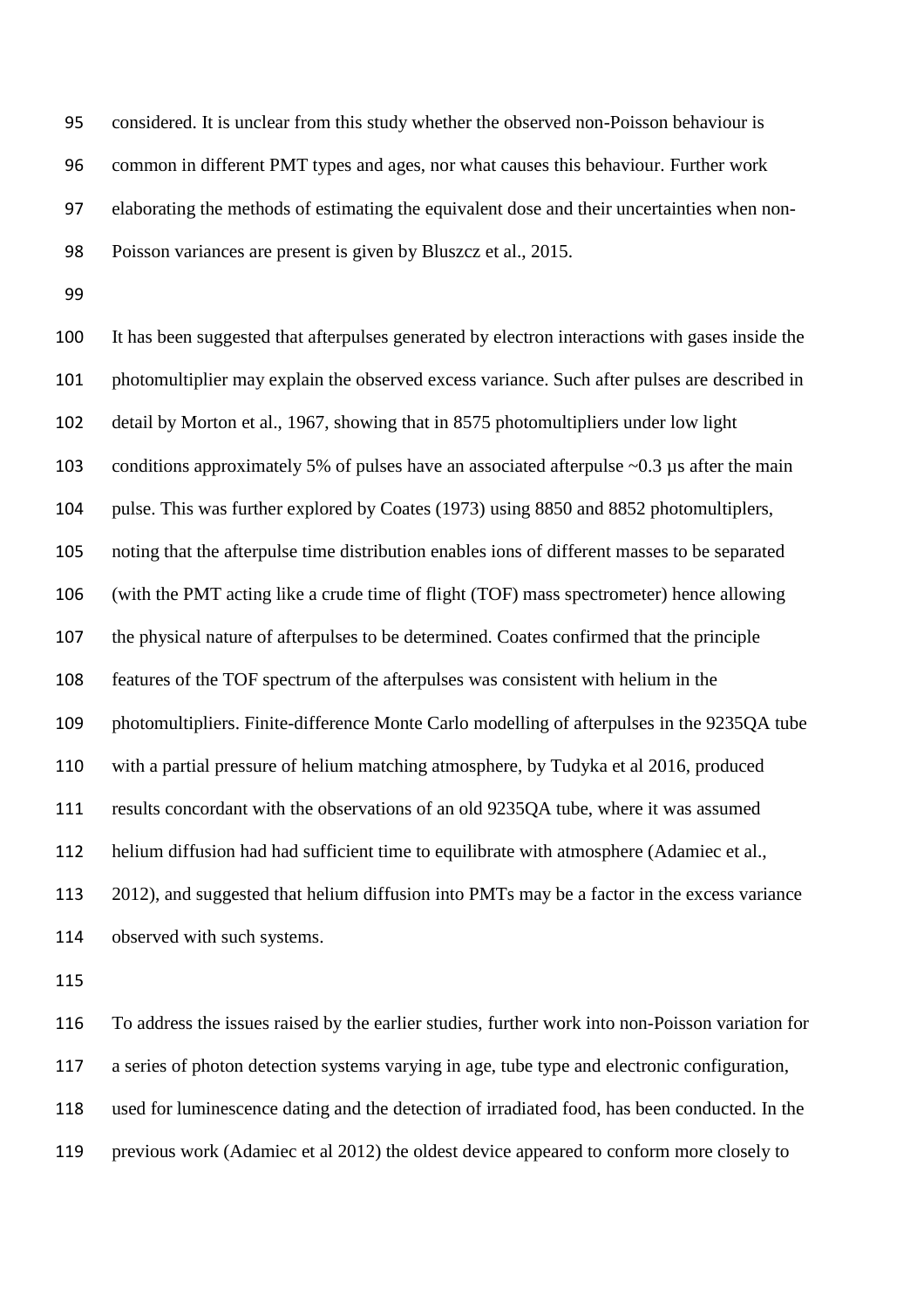Poisson behaviour. The varying ages in this investigation could explore whether there is a correlation with system age, in particular to explore the helium diffusion hypothesis since it is expected that helium concentrations, and hence afterpulse frequency, within the tubes should increase with age. To facilitate comparison with previous work, the approach of Adamiec et al., 2012 to characterise non-Poisson variations using the "k" value is adopted here, although it is recognised that other parameters may also be beneficial. This larger study also provides a substantial data set that may be used to investigate the causes of the non-Poisson behaviour, the extent to which this behaviour may influence the accuracy and precision of luminescence measurements, and approaches to mitigate these effects. This has included the use of phosphorescence as a low level light source, and the development of an algorithm which may be used to identify non-Poisson behaviour in measurements and adjust the data to remove these effects. 

# **2. Investigation**

 The environmental physics group at SUERC have a large number of photon counting systems that utilise different photomultipliers and architectures in different instruments. To characterise the devices, measurements were conducted with luminescence and under dark conditions. In this study, ten of these systems used for luminescence dating and the detection of irradiated foods (Sanderson et al., 1989) have been investigated, developed between 1986 and 2015. These systems are:

142 • Two manual TL readers developed in 1986 and 1989 (Sanderson et al., 1989, Spencer et al., 1994), designated SUERC TL readers TL1 and TL3. These use selected low dark count photomultipliers with 2" bi-alkali photocathodes and fourteen stage linear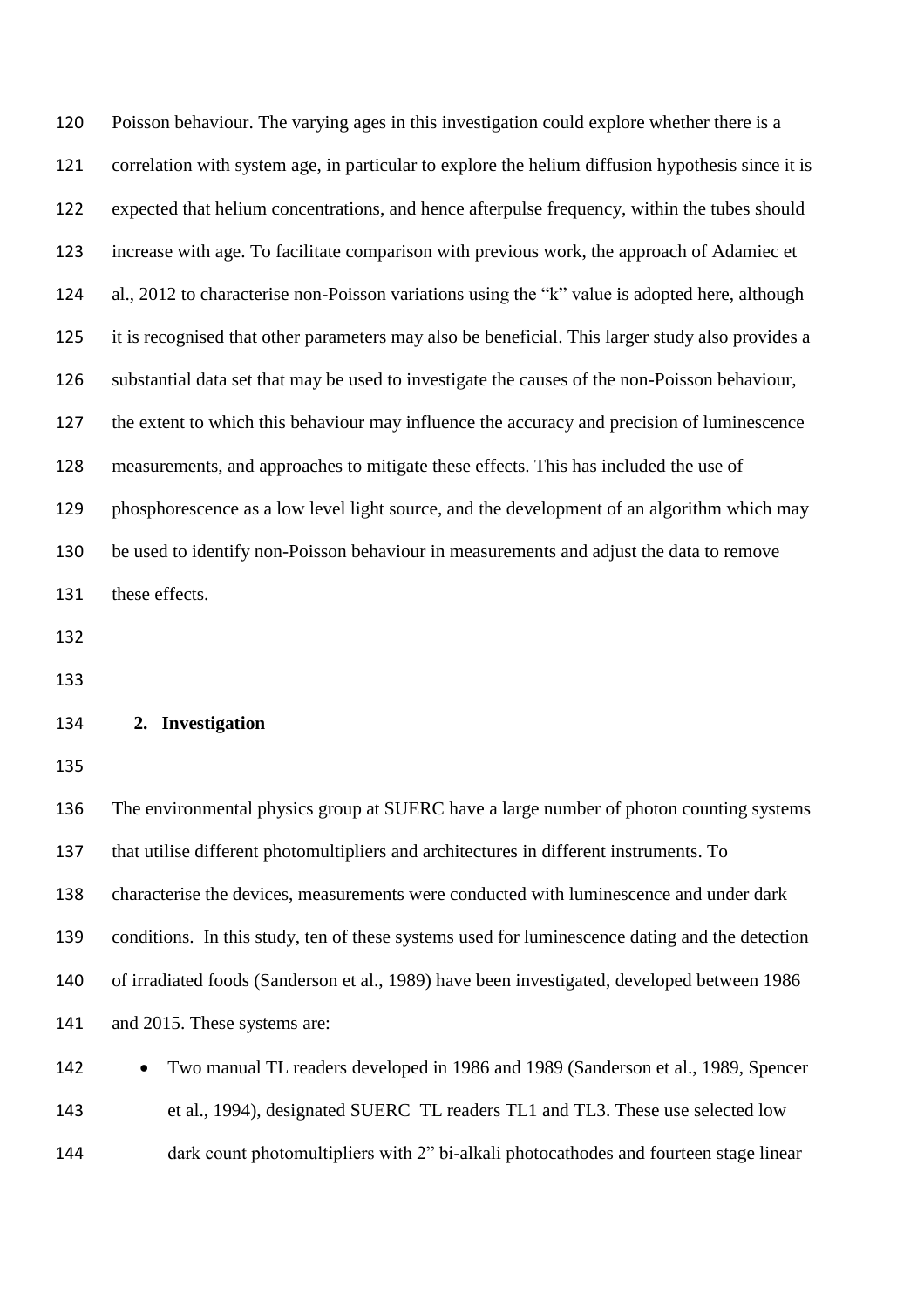focused dynodes (type D295QA for TL Reader 1 and 9883QB for SUERC TL Reader 3).

| 147 |           | Two systems developed for PSL screening of food, here designated PSL 1 and PSL2.     |
|-----|-----------|--------------------------------------------------------------------------------------|
| 148 |           | PSL1 (SURRC PPSL system serial number 8) uses a 9829B PMT with a 2" bi-alkali        |
| 149 |           | cathode, selected for low background rate, and uses the SURRC PPSL 1 board with a    |
| 150 |           | pre-amplifier/discriminator integral ETL device (Sanderson et al., 1989). PSL2       |
| 151 |           | (SUERC PPSL system serial number 93) has a 9814B also a 2" bi-alkali cathode,        |
| 152 |           | again selected for low background rate, and uses the SUERC PPSL 2 control board      |
| 153 |           | with a PIC 18 microcontroller USB2 communication to Windows (Sanderson et al.,       |
| 154 |           | 2003).                                                                               |
| 155 |           | Two OSL Portable readers using photo detector modules incorporating selected         |
| 156 |           | 9124B tubes with 1" photocathodes and built in HV and amplifier-discriminator        |
| 157 |           | systems. Both use the SUERC PPSL 2 board (Sanderson & Murphy., 2010) for             |
| 158 |           | synchronised luminescence stimulation and photon counting.                           |
| 159 | $\bullet$ | Two OSL scanning imaging instruments (OSL1 and OSL PICS) built for the               |
| 160 |           | detection of irradiated foods (Sanderson et al., 2001) and with selected 9883QB      |
| 161 |           | (OSL1) and 9883B (OSL PICS) PMTs and EMI C604 amplifier discriminators               |
| 162 |           | connected via ECL-TTL converters to the SURRC PPSL 1A photon counting board          |
| 163 |           | with 24-bit 100MHz bandwidth photon counters.                                        |
| 164 |           | Two Risø readers, using the 9235QA (Risø 1) and 9235QB (Risø 3) PMTs (the            |
| 165 |           | modern linear focussed version of the old 9635 scintillation counting venetian blind |
| 166 |           | dynode EMI Tube originally used in Oxford for photon counting) with proprietary      |
| 167 |           | HV amplifier discriminator electronics with very small amplitude pulse to preserve   |
| 168 |           | amplitude (Bøtter-Jensen et al., 2000, Bøtter-Jensen et al., 2010).                  |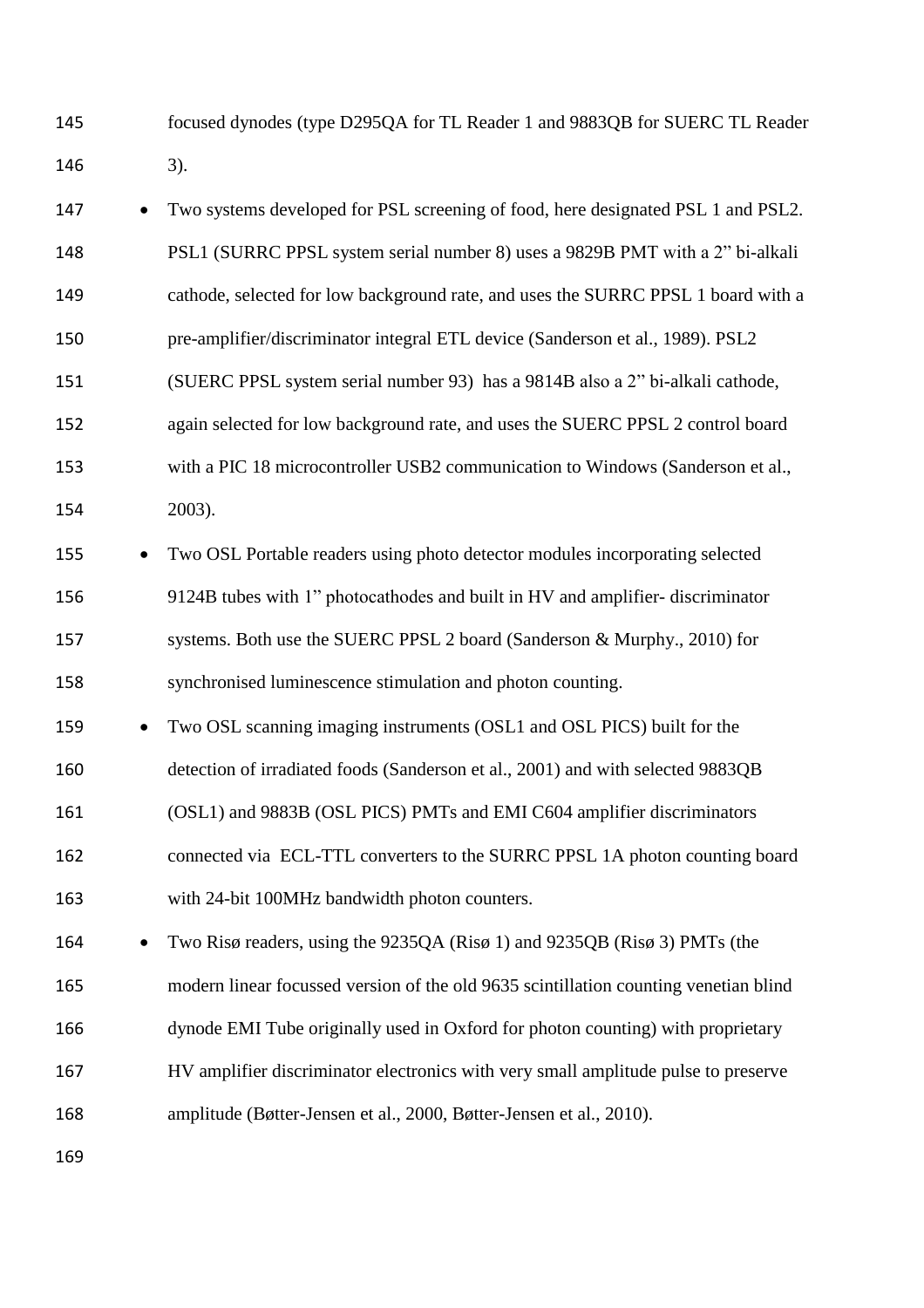## **2.1 Phosphorescence as a low level light source**

172 The first issue was to find a suitable random light source. Low level beta lights (such as  ${}^{14}C$ ) may not be random due to the presence of correlated photons. The study by Adamiec etal. (2012) used light emitting diodes (LEDs), however these may also be affected by non- random variables related to maintaining the LED at a steady state for a prolonged period of time. Other studies have used incandescent light sources with pin hole apertures to limit photon emission rates into the experimental system, which may be affected by similar variables as LEDs. In this work the use of phosphorescence as a low level random light source was investigated. The potential advantages are that this is a light source which can be readily achieved within luminescence instrumentation without incorporating additional systems, and in thermoluminescence (TL) instruments control of the temperature can be used to adjust the phosphorescence decay rate. In addition, the predictable decay of the light source allows evaluation of PMT performance under different light conditions within a single experiment. Phosphorescence was achieved by irradiating an International Atomic Energy Agency (IAEA) F1 feldspar sample with a  $^{90}$ Sr beta source, and initial investigations confirmed that once irradiated and stored the phosphorescence tail could be used as a slowly decaying source controllable to produce approximately 100-200 counts per second.

 As a decaying source, phosphorescence results in changing light levels with varying mean count rates coupled with random counting variations. However by fitting decay curves and examining residuals in conjunction with local decay rates the random variation components as a function of light level can be estimated. In this work phosphorescence decays were fitted by single exponentials and residuals calculated by subtracting the calculated from the measured counts, as illustrated in Fig.1. The standard deviation of the residuals was taken as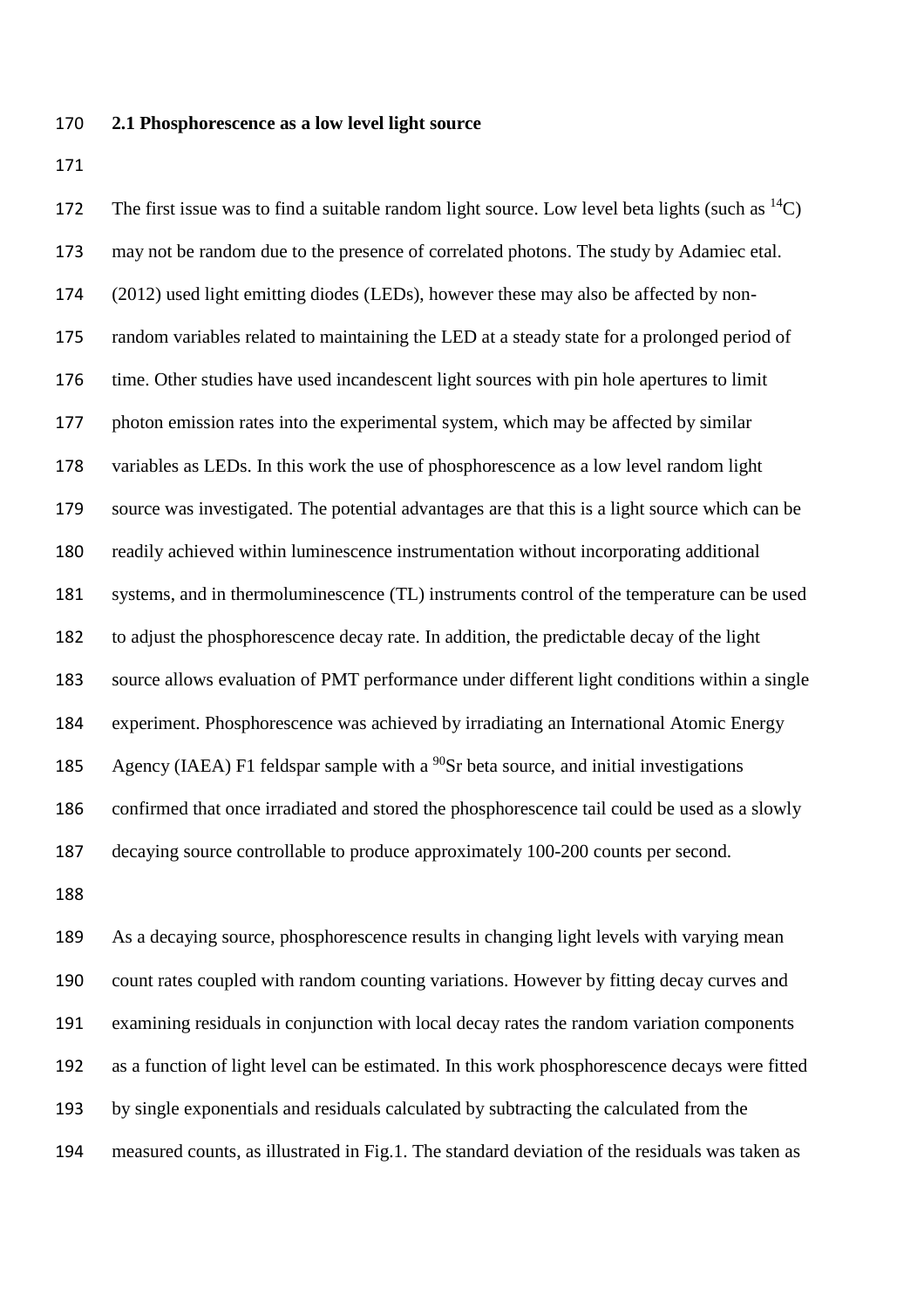the observed error of the system, at the corresponding intensity of the signal. The approach is similar to that taken by Adamiec et.al. 2012, where a second order polynomial function was used to de-trend light source measurements, with the variance on the residuals used as the measured variance. To assess the extent to which this approximation to the statistical behaviour of varying light sources can be relied on, a single phosphorescence measurement (from the SUERC Portable OSL Reader) was divided into shorter time intervals, each corresponding to a 1% decay in phosphorescence as determined from the fitted exponential function, with the k-value calculated for each interval using the standard deviation on the measured photon counts rather than the residuals. The k-values calculated for each data segment are plotted in Fig 2, with the k-value calculated from the residuals for the entire measurement for reference. It can be seen that the segmented values scatter around the value for the entire measurement, with high values corresponding to significant excess counts at 207 approximately 100 and 450s. The mean of the k-values for all segments  $(1.111 \pm 0.002)$ 208 compares favourably for the k-value from the entire measurement  $(1.117 \pm 0.002)$ . Rejecting 209 the segments with excess counts brings the value of k closer to unity  $(1.03 \pm 0.001)$ . The data in Fig.1 has been selected as having a relatively rapid signal decay, approximately 212 25% over the measurement (from  $\sim$ 100 to  $\sim$ 75 cps), so that the curve fitting could be observed. Other measurements showed much slower decays, approximately 10% over 600s. Thus, it can be seen that it is possible to generate low-level phosphorescence light sources which decay slowly, in order to study residual variations under controlled conditions from

216 simple and highly predictable sources of low level light.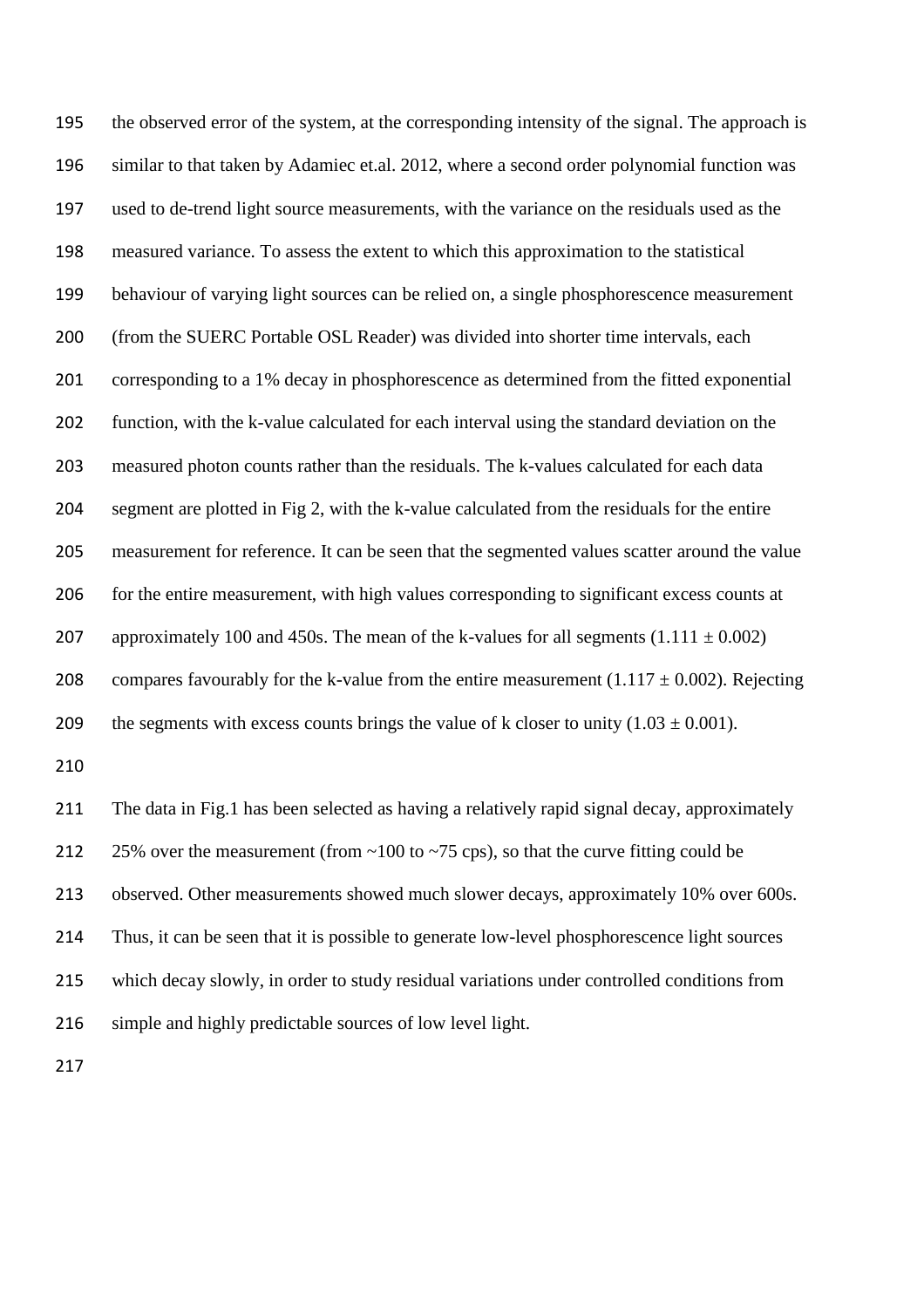



standard deviation.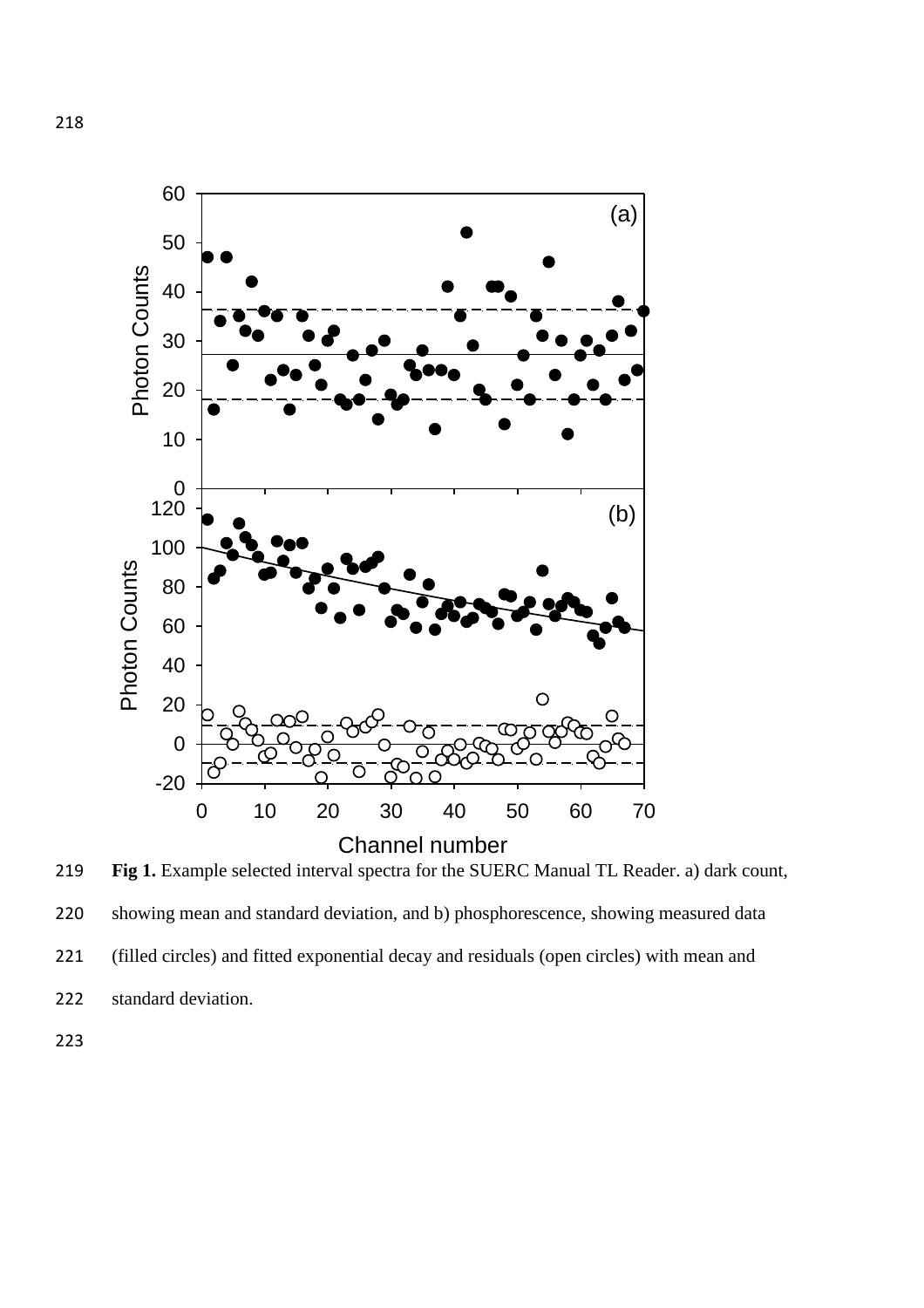

224 **Fig. 2.** k-values calculated for segments corresponding to 1% of the phosphorescence decay 225 measured on OSL Portable 1, with the k-value for the entire measurement indicated by the 226 dashed line. Larger k-values correspond to points in the measurement with higher counts 227 (lower plot).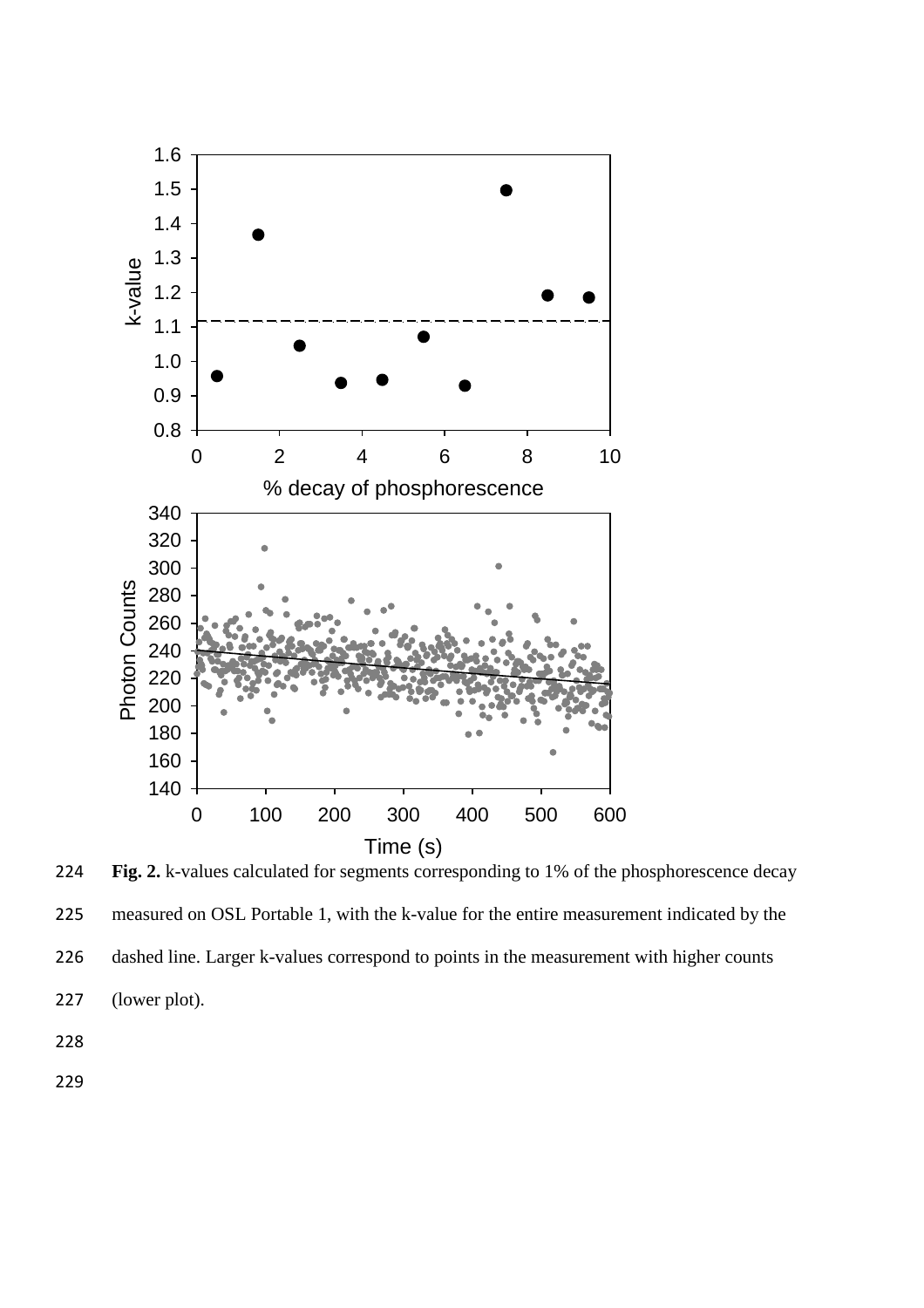## **2.2 Investigations of PMT response**

 For this investigation multiple measurements of 600 seconds were performed under phosphorescence and dark conditions for each device. Examples of low light level with the fitted exponential decay and dark count spectra are shown in Fig. 1. Following the characterisation process of Adamiec et al., 2012, each device was characterised a k-value 236 defined as  $k = \sigma / \sqrt{\overline{N}}$ , the ratio of the observed standard deviation ( $\sigma$ ) from a series of 237 measurements and the standard deviation that is expected from Poisson statistics ( $\sqrt{\overline{N}}$ ). 238 Adamiec et al., 2012 plot k-values with uncertainties, but the paper does not state how these uncertainties were estimated. Here we estimate these uncertainties by taking the uncertainty 240 on  $\overline{N}$  to be the standard error  $(\sigma/\sqrt{n})$  where n is the number of measurements in the data set, 241 and approximate the fractional uncertainty on  $k$  to half the fractional uncertainty on  $\overline{N}$ . Thus  $\Delta k \approx k \left(0.5 \left(\frac{\sigma}{\sqrt{n}}\right)/\overline{N}\right)$  It is noted that the uncertainties on *k* thus estimated are similar to those for k-values plotted by Adamiec et al 2012. For an ideal detection system and random light source Poisson statistics are expected leading on average to k-values of 1.Values significantly different than one indicate non-random variations, with values greater than one corresponding to excess variation.. Dark counts were measured on all devices, by running the closed systems without light sources, and k-values calculated using the standard deviation and the mean counts for the measurements. Then phosphorescence measurements were conducted at low levels and k- values calculated using the standard deviation on the residuals and the mean counts for the measurements.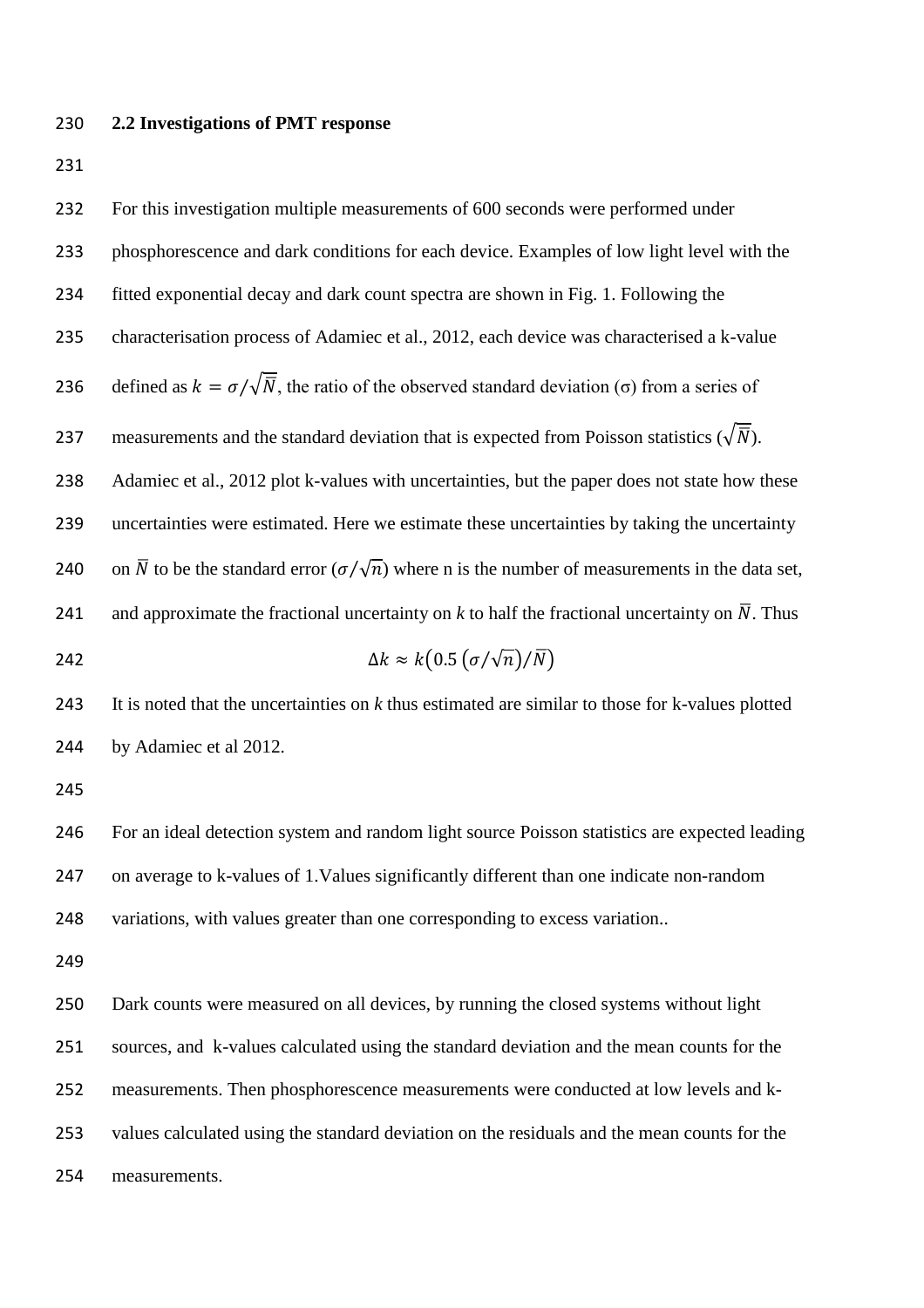## **3. Results of PMT response investigations**

 Full k parameter results under phosphorescence and dark conditions for all devices are shown in Table 1 with their corresponding development ages, tube types and mean dark count rates. Under low light conditions all devices have k values close to unity, and thus show the expected Poisson behaviour. Under dark conditions, k values with the possible exception of the oldest unit, are greater than unity indicating excess variance compared with Poisson statistics for all photomultipliers to varying extents. These results corroborate and extend the findings of Adamiec etal 2012 and indicating that similar phenomena can be observed across a wider range of PMT types and architectures.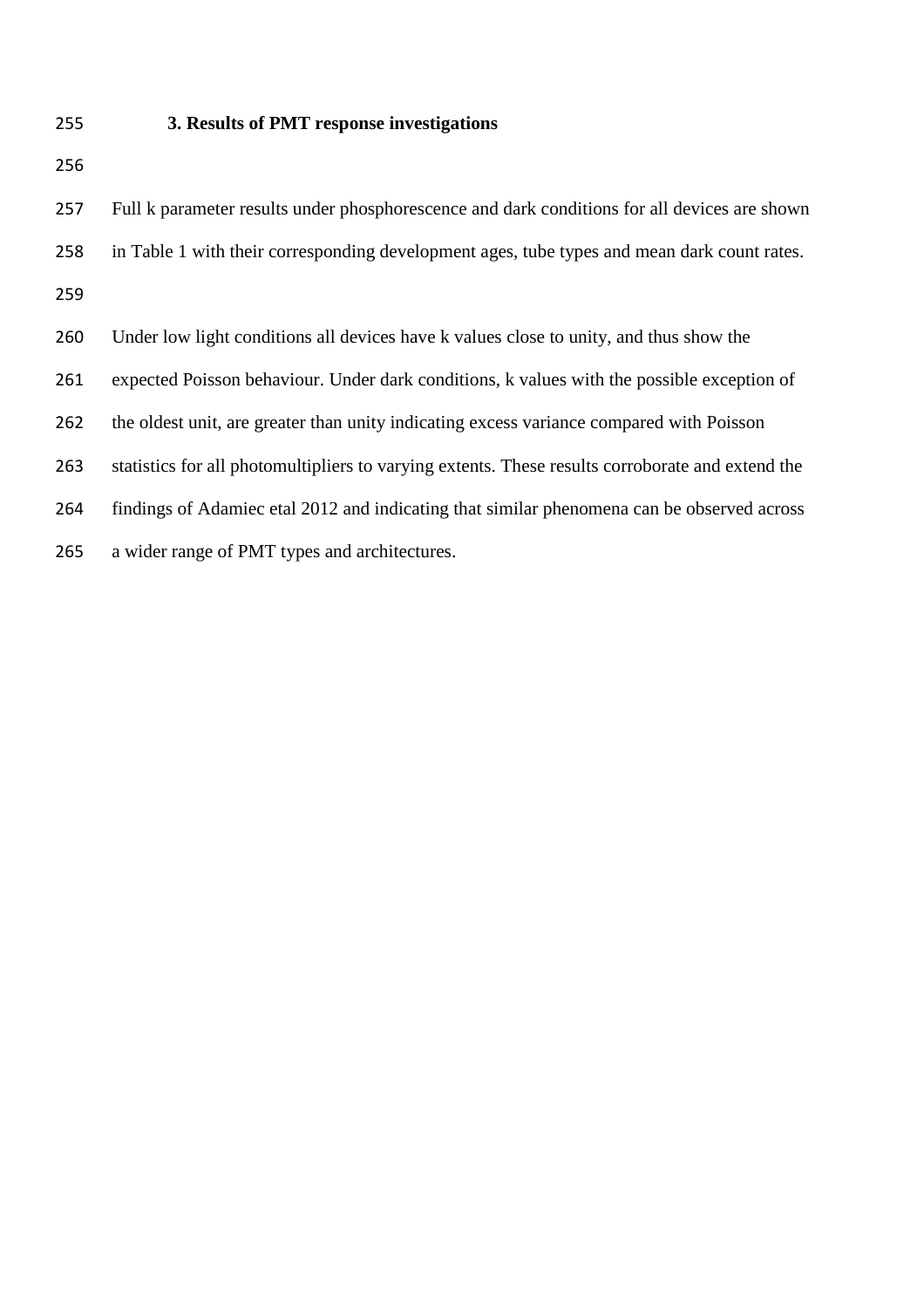| Photomultiplier          | System             | PM Type             | Dark count measurements   |                           | Phosphorescence measurements |                           |                  |
|--------------------------|--------------------|---------------------|---------------------------|---------------------------|------------------------------|---------------------------|------------------|
|                          | Development<br>Age |                     | Number of<br>Measurements | Mean<br><b>Count Rate</b> | $k_{DC} \pm \sigma$          | Number of<br>Measurements | $k_p \pm \sigma$ |
|                          |                    |                     | (600s)                    | $(cps) \pm std$ dev       |                              | (600s)                    |                  |
| <b>SUERC Manual TL 1</b> | 1986               | D <sub>295</sub> QA | $\tau$                    | $53 \pm 10$               | $1.37 \pm 0.01$              | 3                         | $0.89 \pm 0.01$  |
| Reader TL <sub>3</sub>   | 1989               | 9883QB              | 5                         | $28 \pm 9$                | $1.70 \pm 0.01$              | 3                         | $1.00 \pm 0.01$  |
| PSL <sub>1</sub>         | 1989               | 9829B               | 5                         | $17 \pm 7$                | $1.70 \pm 0.01$              | $\mathbf{1}$              | $1.07 \pm 0.06$  |
| PSL <sub>2</sub>         | 1989               | 9814B               | 5                         | $25 \pm 11$               | $2.20 \pm 0.02$              | $\mathbf{1}$              | $0.97 \pm 0.03$  |
| OSL                      | 2001               | 9883QB              | 6                         | $27 \pm 10$               | $1.92 \pm 0.02$              | $\mathbf{2}$              | $0.92 \pm 0.09$  |
| <b>OSL PICS</b>          | 2001               | 9883B               | $\tau$                    | $23 \pm 10$               | $2.08 \pm 0.01$              | $\overline{2}$            | $0.91 \pm 0.08$  |
| <b>OSL Portable 1</b>    | 2010               | 9124B               | $8\,$                     | $8 \pm 8$                 | $2.82 \pm 0.06$              | $\mathfrak{2}$            | $0.82 \pm 0.03$  |
| <b>OSL Portable 2</b>    | 2015               | 9124B               | 8                         | $10 \pm 4$                | $1.26 \pm 0.01$              | $\mathbf{2}$              | $0.89 \pm 0.05$  |
| $Ris\varnothing$ 1       | 1999               | 9235QA              | $\tau$                    | $65 \pm 18$               | $2.23 \pm 0.01$              | $\mathbf{1}$              | $1.16 \pm 0.07$  |
| Risø 3                   | 2008               | 9235QB              | 10                        | $49 \pm 23$               | $3.28 \pm 0.03$              | $\mathbf{1}$              | $1.01 \pm 0.06$  |

266 **Table 1.** Summary of results for all PMT's, showing mean dark count rates, and k-values for the phosphorescence and dark count measurements.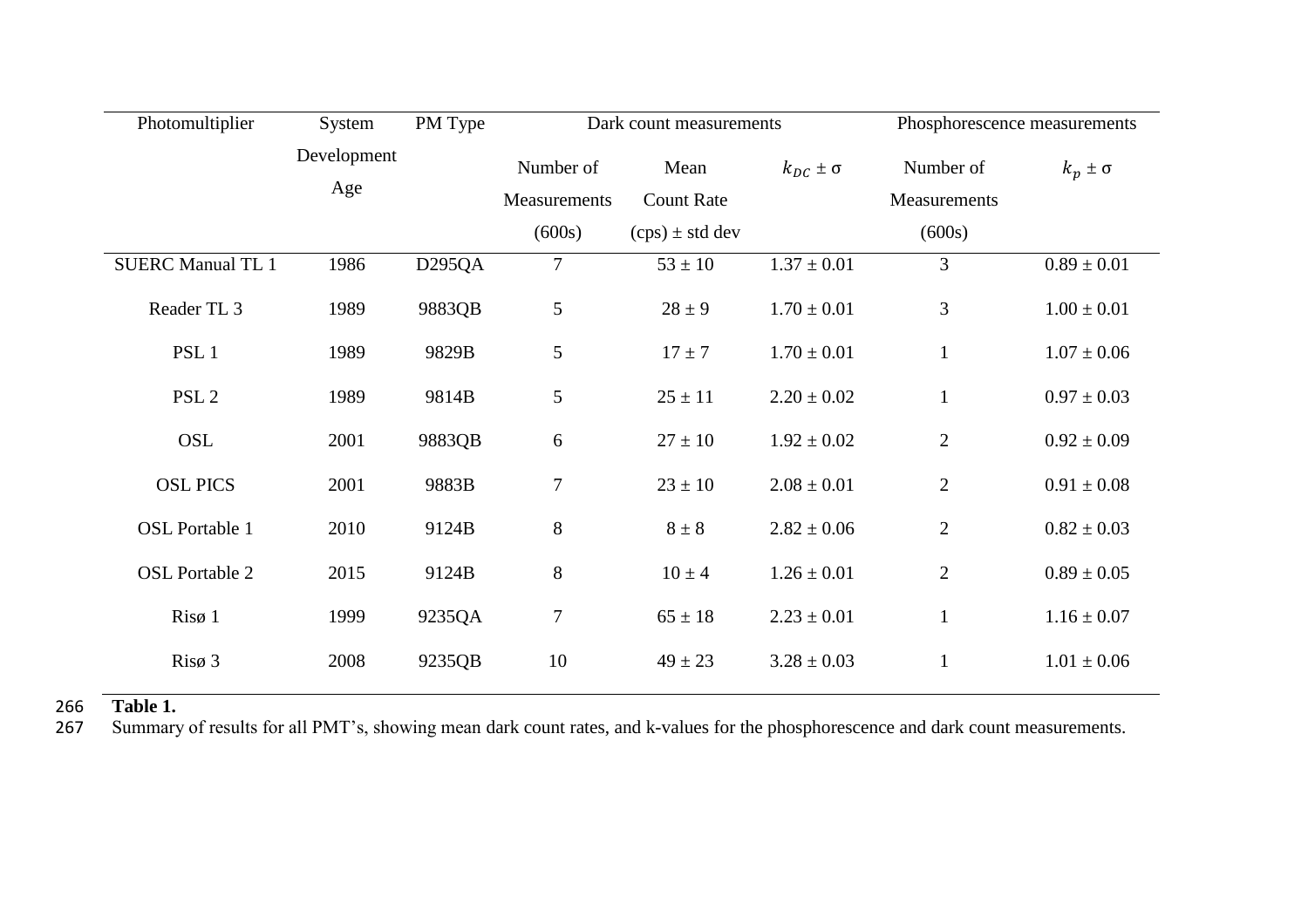268 Fig 3 plots the  $k_{DC}$  parameter against the year each device was produced and suggests a slight correlation (younger devices showing a greater extent of non-Poisson behaviour). It has been suggested that afterpulse rates associated with helium which had diffused into the PMT may be responsible for the non-Poisson behaviour. In this case it might be expected that under comparable diffusion rates the oldest systems should contain more helium than the younger ones. Since the afterpulse intensity is a function of helium concentration then older systems should be more susceptible to non-Poisson behaviour. The data do not support this hypothesis. Nor is there a simple relationship between the use of quartz windows or glass windows, which are expected to show different helium diffusion rates and the excess variance observed. Both these observations suggest that other factors than helium concentration are likely to be involved in the excess dark count variations observed. Fig 4 presents a comparison between spectra recorded under dark conditions for the device most closely following Poisson statistics (SUERC manual TL Reader) and the least well behaved device (Risø 3). The Risø 3 spectrum shows high single channel bursts, with correspondingly long tail to high photon counts, above 100, in the histogram. The SUERC manual TL reader has a lower dark count and does not include single channel bursts of comparable amplitude. The non-Poisson component in the Risø 3 system is largely associated with these single channels with photon counts significantly in excess of Poisson expectations.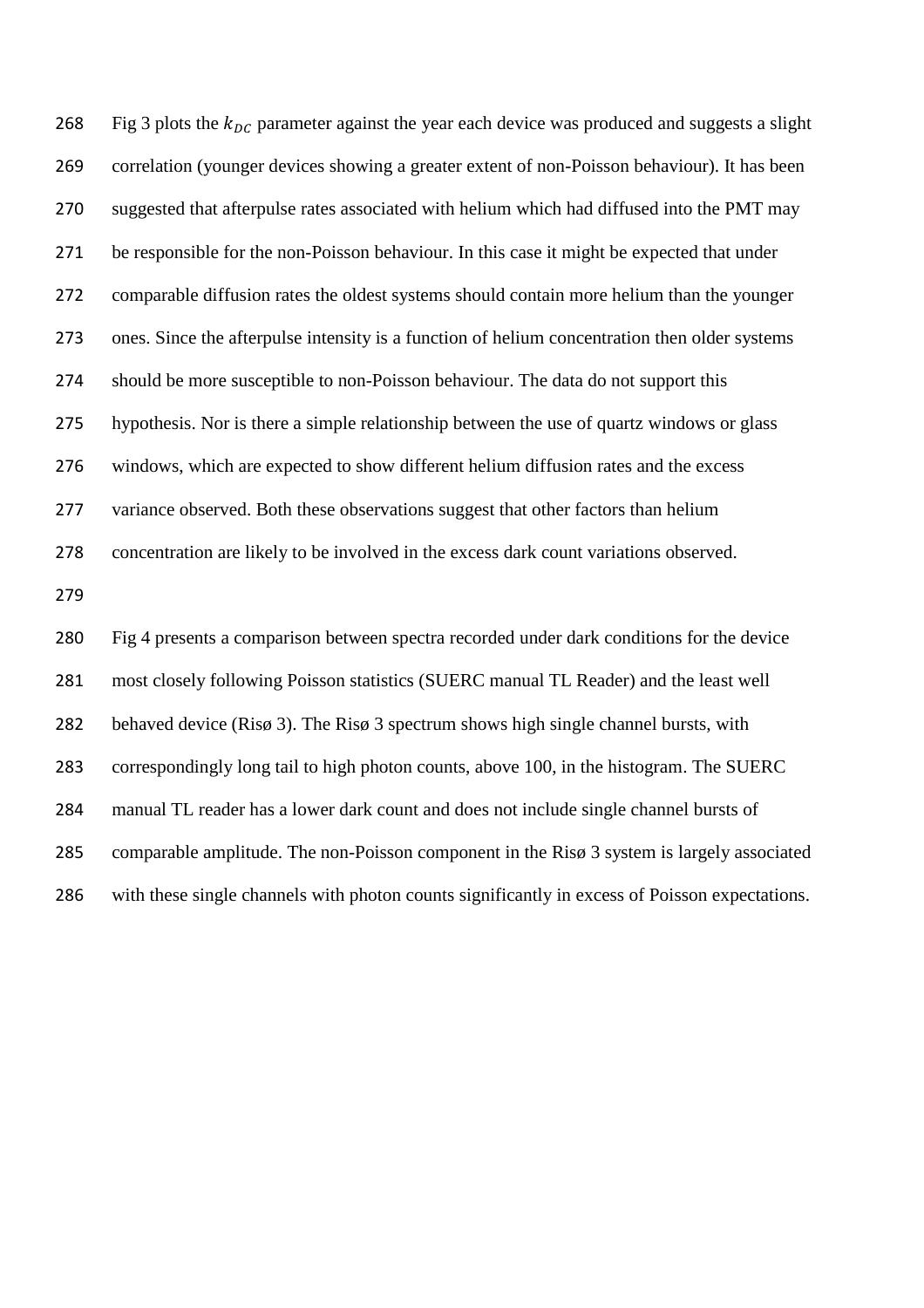

288 **Fig 3.** Age correlation graph; readers from left to right (SUERC Manual TL Reader, TL

289 Reader 2, PSL 1, PSL 2, OSL, OSL PICS, OSL Portable 1, OSL Portable 2, Risø 1, Risø 3)

290 measured  $k_{DC}$  parameter plotted against the development year of the devices, with a

291 correlation line (dashed-line plotted).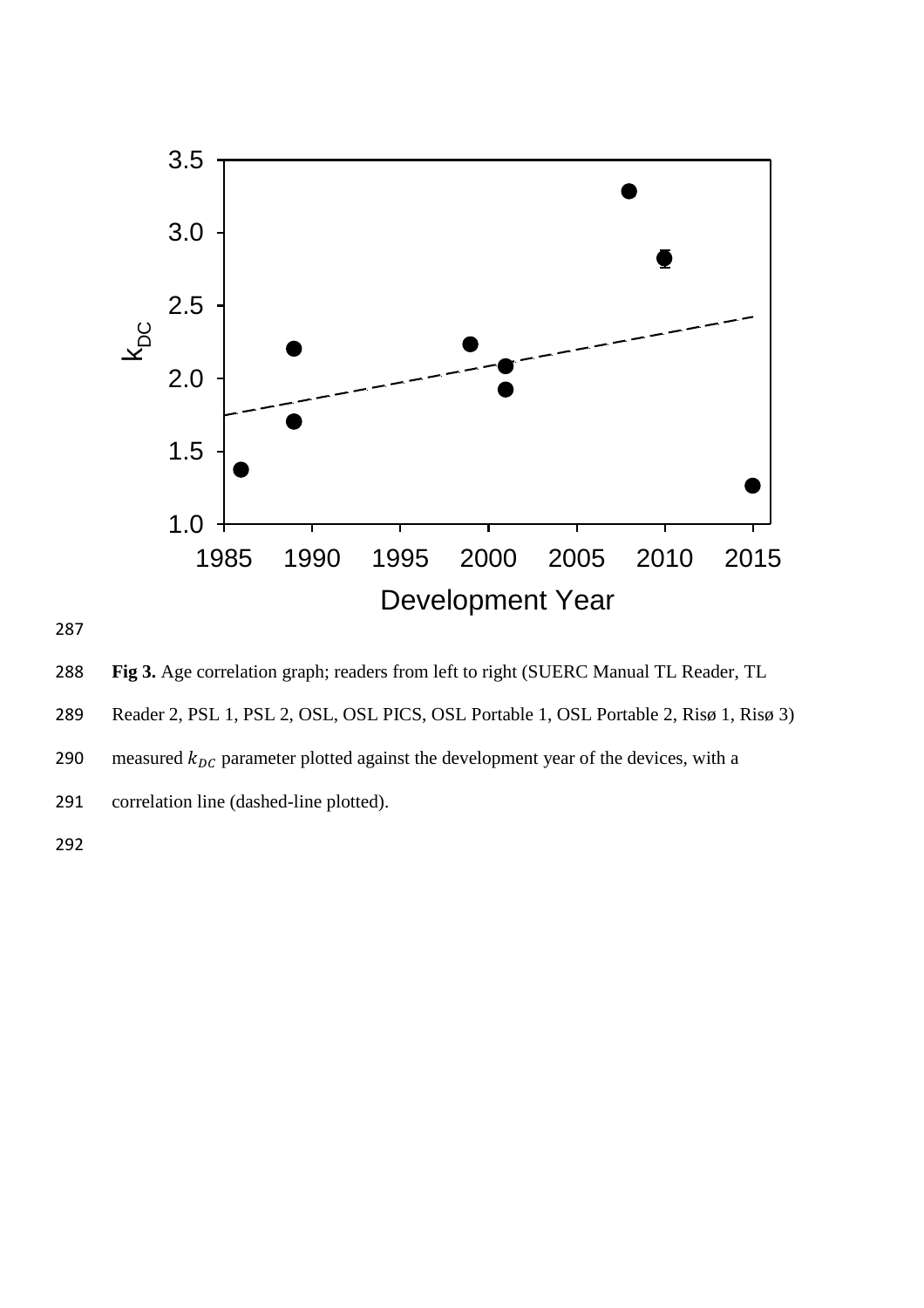

 **Fig 4.** Comparison of the dark count spectra between the systems showing the most and least excess variance (Risø 3, top, and SUERC Manual TL Reader, bottom). Solid line is the fitted Poisson probability distribution of the counts detected.

- **4. Poisson Smoothing**
- 

# **4.1 Development of algorithm**

Although the cause of excess variance in some systems is still unclear, it is noted that the

excess variances at or close to dark count largely manifest as single channel spikes with

counts significantly in excess of the expectations from Poisson statistics. This leads to the

possibility of an algorithm to identify and remove these spikes, and hence reduce the excess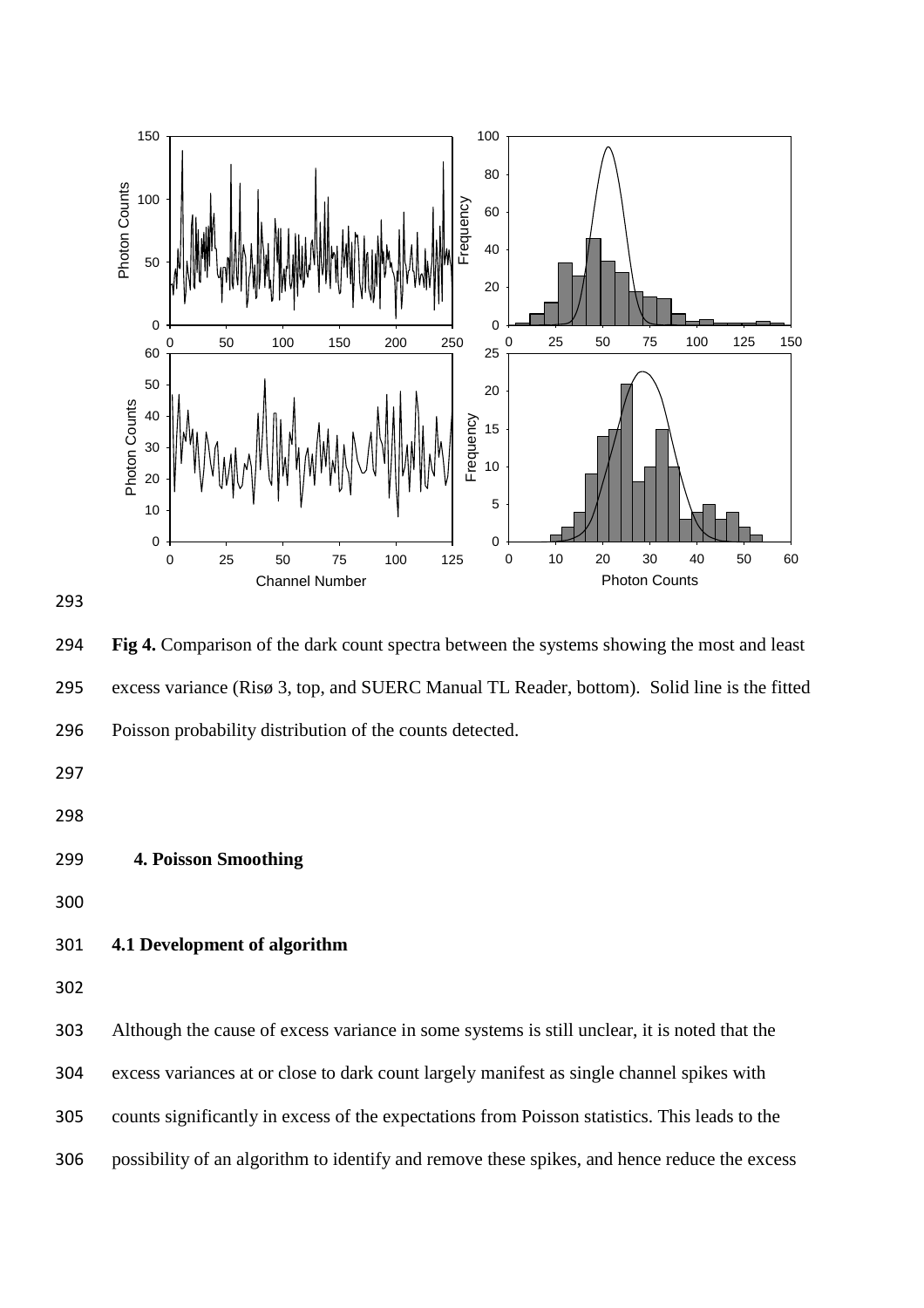| 307 | variation. A Poisson filter algorithm (illustrated in Fig. 5, with the script and test data in              |
|-----|-------------------------------------------------------------------------------------------------------------|
| 308 | Supplementary Information) has been written which calculates the probability of the counts                  |
| 309 | in a given channel falling within a Poisson distribution defined by the mean and standard                   |
| 310 | deviation of the spectrum. Any isolated channel counts with a Poisson probability below an                  |
| 311 | acceptable value (which can be input by the user) are averaged out with four neighbouring                   |
| 312 | channels, thus smoothing out the counts that are single channel bursts not following Poisson                |
| 313 | statistics. Multiple adjacent channels below the acceptance criteria, which would include                   |
| 314 | signals from mineral grains, are not affected. In Figure 6 the application is implemented on                |
| 315 | the Risø 3 dark count spectra, the counts that are out with Poisson criteria are removed and                |
| 316 | averaged. In this case this has reduced the $k_{DC}$ parameter for from 3.21 $\pm$ 0.05 to 2.38 $\pm$ 0.03, |
| 317 | thus the filter has removed some of the excess variation.                                                   |
| 318 |                                                                                                             |
| 319 |                                                                                                             |
| 320 |                                                                                                             |
| 321 |                                                                                                             |
| 322 |                                                                                                             |
| 323 |                                                                                                             |
| 324 |                                                                                                             |
| 325 |                                                                                                             |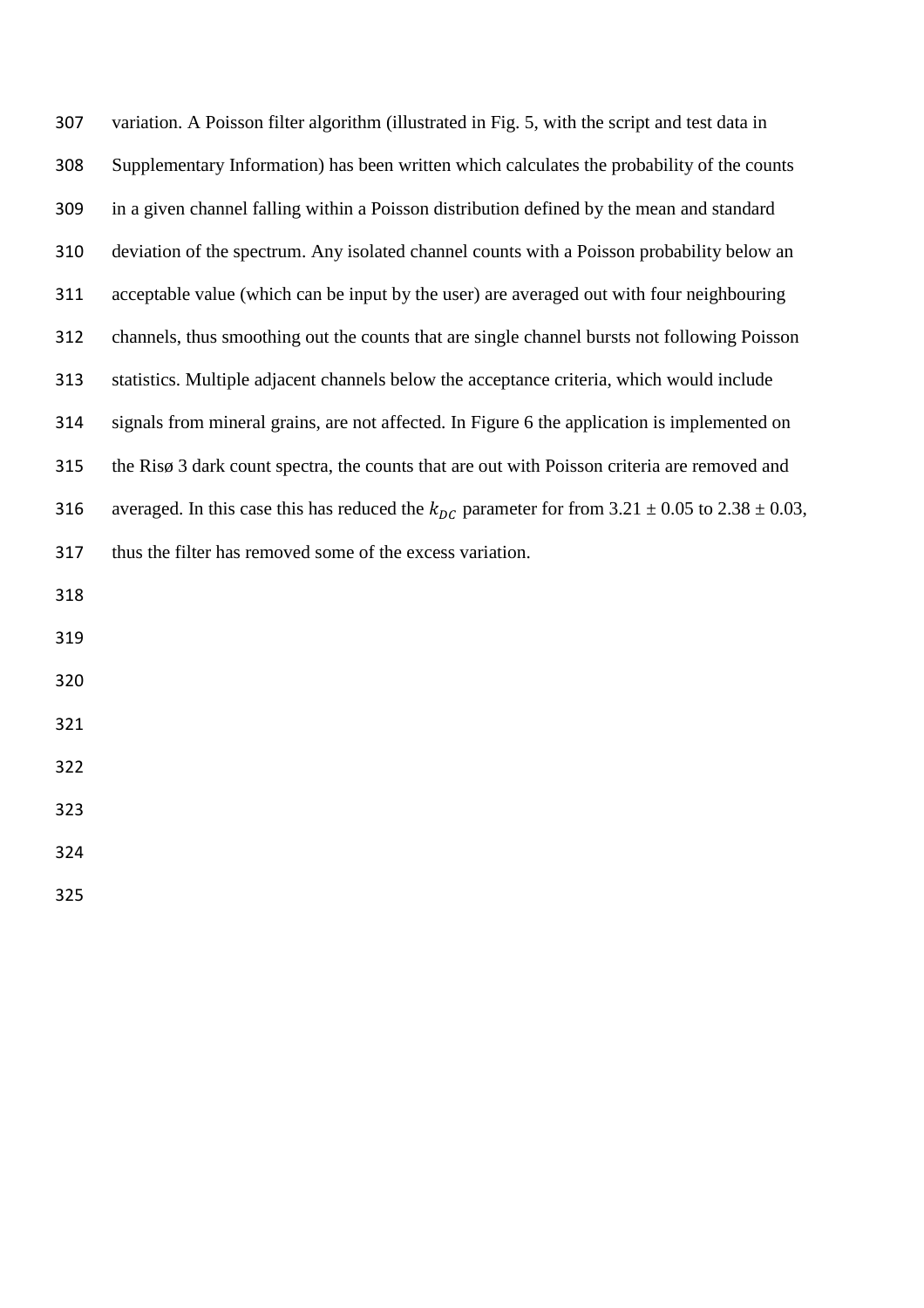

**Fig 5.** Flow chart of the Poisson smoothing algorithm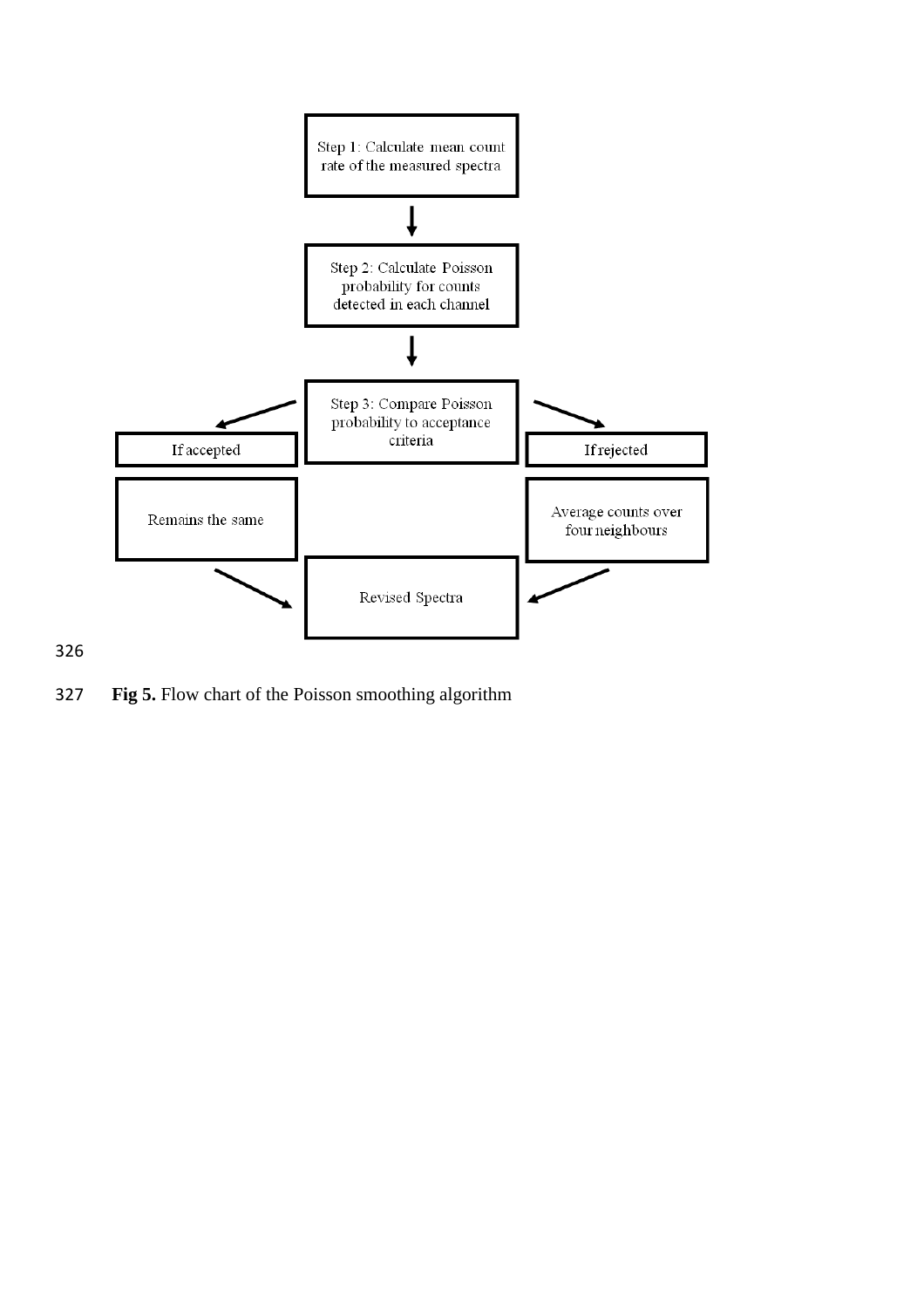

 **Fig 6.** Original (dashed) and revised (solid) spectra implementing Poisson smoothing. The large single channel noise bursts have been removed and averaged.

## **4.2. Application Case Study: Neolithic burial chamber Corsica, France**

 The Poisson filter has been applied to a test set of single grain measurements. These were taken from a study of Neolithic burial chamber on Corsica (Sanderson et al., 2014, Cresswell et al., 2016). The Capu di Locu project collected 92 small samples from 10 sequences, 6 associated with a menhir standing stone (Stantare) and 4 associated with a chambered tomb (Tola).Field and laboratory profiling analysis was used to target undisturbed sedimentary units with potential to date the primary construction of these Neolithic monuments. Nine samples, five from Stantare and four from Tola, were collected for OSL dating. These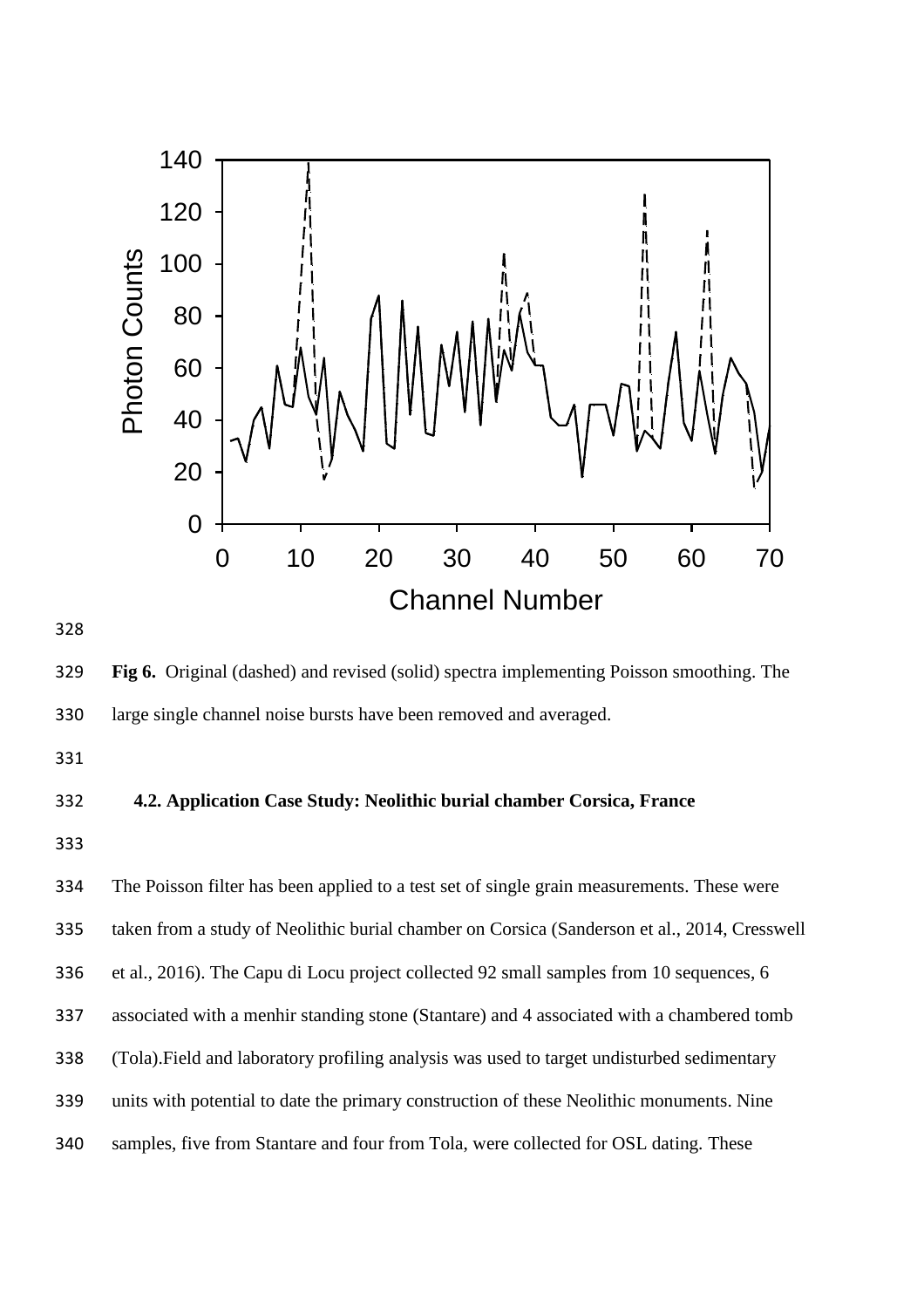showed low quartz OSL sensitivities of 200 - 800 integrated counts/mg/Gy for the Tola samples, with higher sensitivities of 2000 - 20000 integrated counts/mg/Gy for the Stantare samples. There was evidence from SAR analysis of multi-age components in the samples collected from the lower fill around the Stantare menhir, and two of these samples were carried forward for single grain analysis; SUTL2683 with 18 single grain disks and SUTL2680L with 7 disks, in both cases using 250-500 µm quartz. A sample from the Tola site (SUTL2960B), which did not show evidence for multi-age components in the SAR analysis, was used as a control sample with 7 disks used for 150-250 µm and 7 disks of 250- 500 µm quartz grains. The single grain analyses this comprised SAR analysis of 3900 SG holes each producing a series of OSL decay curves.

 This case study here used measurements from the low sensitivity control sample set of seven 353 single-grain discs populated with  $250-500 \mu m$  quartz grains from a thin horizon below the principal slab of the Tola chambered tomb (sample SUTL2960B). Measurements were conducted on a Risø DA-20 automatic reader designed for single grain luminescence dating (Risø 3, which has been observed to have the largest k value in this study, Table 1). Each single-grain measurement consisted of four OSL measurements; the natural and a 25 Gy regenerative dose, with 5 Gy test doses. Following the 5 Gy test dose, 60% of measurements produced less than 10 counts, with 37% giving 10-100 counts and only 3% giving 100-1000 counts. Acceptance criteria were based on the statistical significance of the net counts from the regenerative dose compared with their estimated error-in signal uncertainty. Of the 700 measurements, examination under an optical microscope showed approximately half were from unoccupied holes in the single grain discs, and 88 carried statistically significant signals, when compared with a rejection threshold (expressed as number of standard deviations) based on the estimated uncertainties of their net counts after late-light subtraction.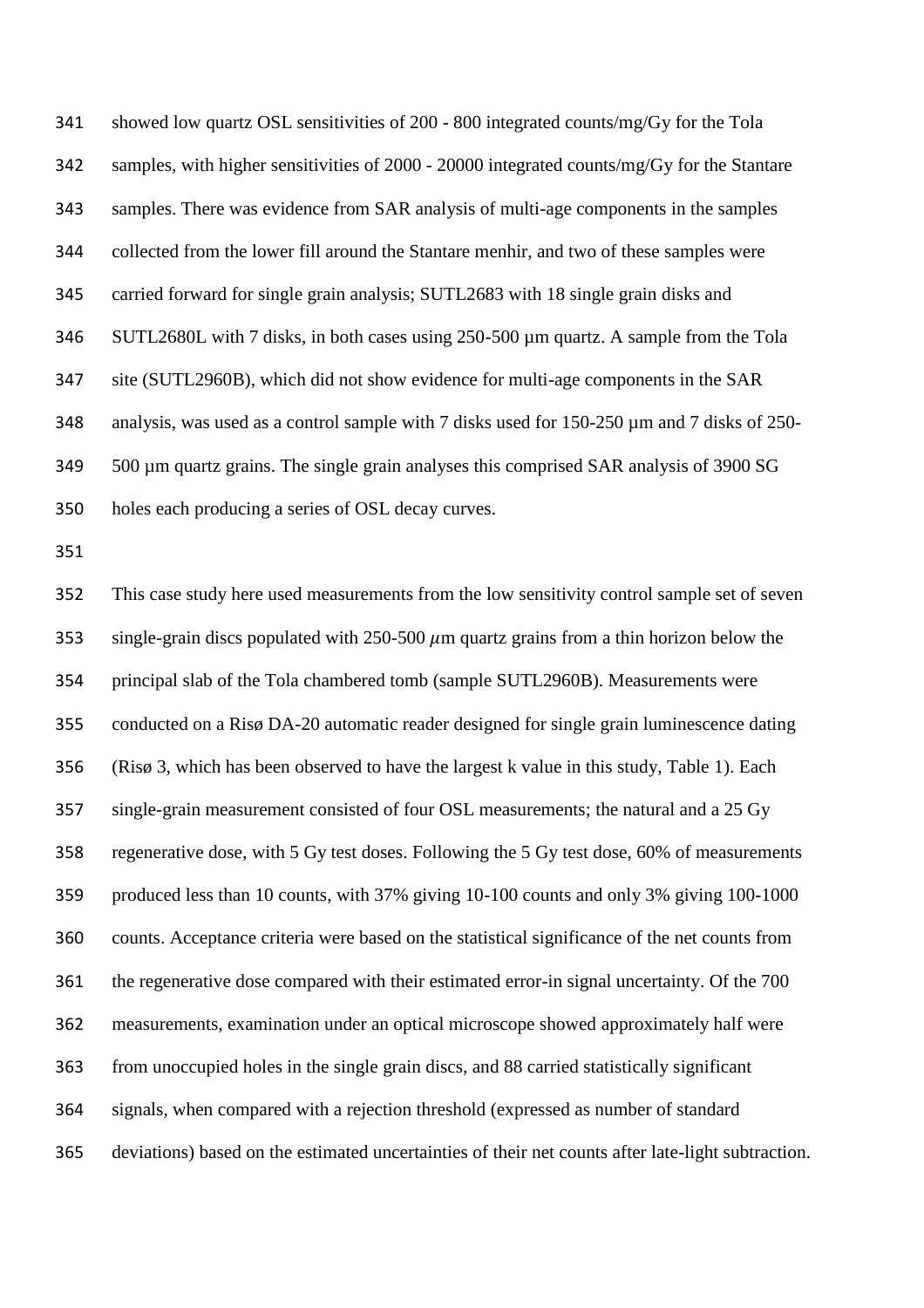The estimated uncertainties in this process are based on Poisson expectations. This data set was chosen because the minerals had relatively low sensitivities, and hence the signals observed were small and a high proportion of observations fell below 2 sigma significance levels and were rejected on the basis of Poisson criteria from the conventional analysis. It was considered that a case of this type would be most sensitive to non-Poisson variation in comparison with dating data sets with higher signal levels.

 The analysis method integrates the counts in the rapidly decaying OSL peak in the early part of each measurement, and subtracts the integrated counts in the background from the end of each measurement to produce a net count. Non-Poisson artefacts in the early part of the measurement would inflate the net count, and removing them would reduce the statistical significance of the measurements. Conversely, they would reduce the net count if present in the later part of the measurement and removing them would increase the measurement significance.

 Poisson filtering was applied to the data set of 2800 decay curves, and filtered decay curves reanalysed and compared with the original unfiltered analysis. Figure 7 illustrates the natural and regenerated signal for a pair of these 2800 decay curves. Single channel features in the original data (dashed lines) have been removed using the filtering algorithm, and the solid line shows the revised smoothed data. This shows the presence of single channel spikes characteristic of non-Poisson dark count bursts which the filter has removed, leaving the "corrected" OSL signal. For this particular grain, the filter has reduced the net natural signal by removing a spike at channel 15, but left the net regenerated signal unchanged since the spike at channel 26 does not fall within either the signal or background integrals. It can be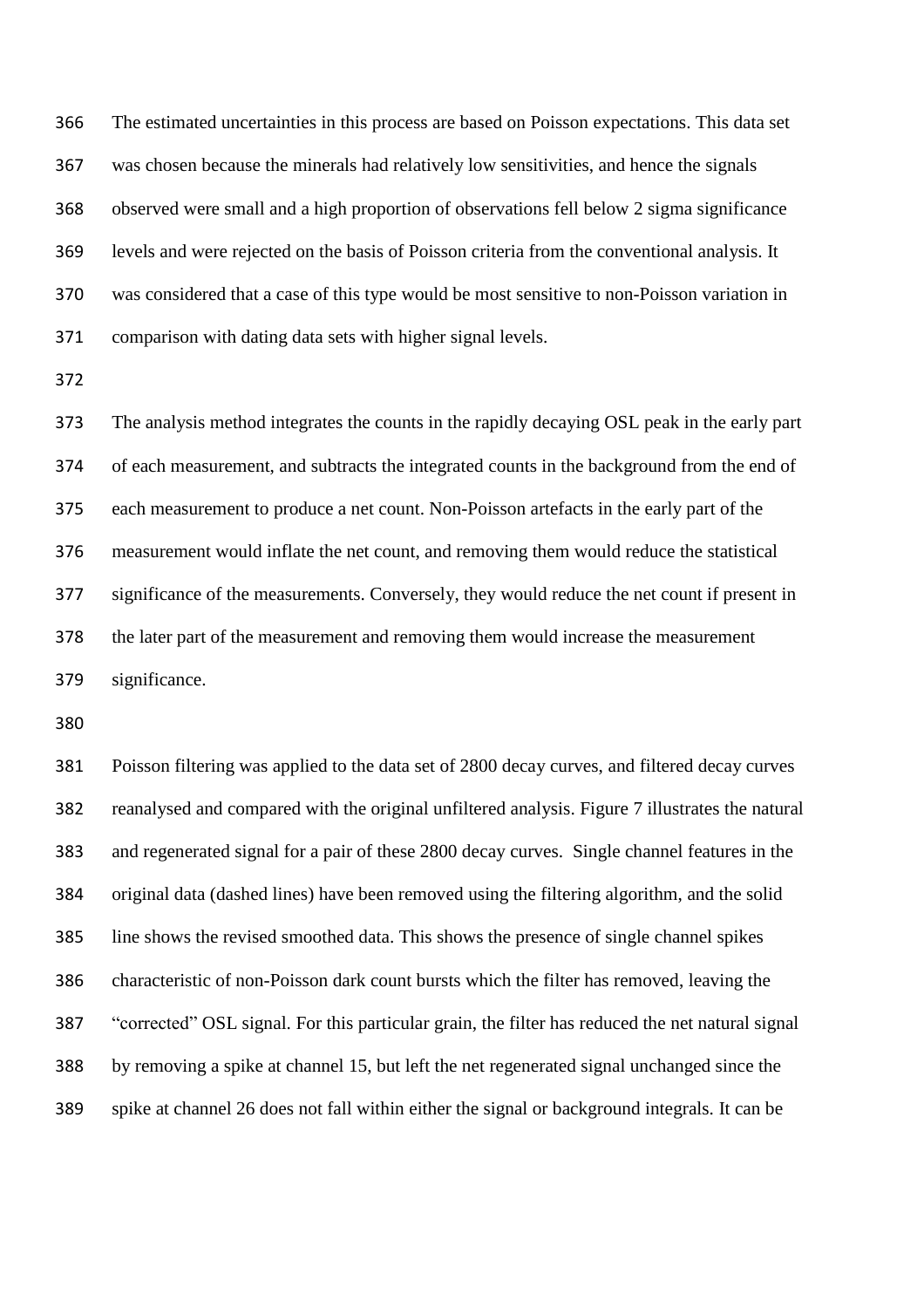seen that the filter identifies and removes anomalous spikes, while retaining the genuine signal components.



 **Fig 7.** An example of one single grain signal and regenerative signal spectra, with original signal (dashed line) and the Poisson smoothed signal (solid line).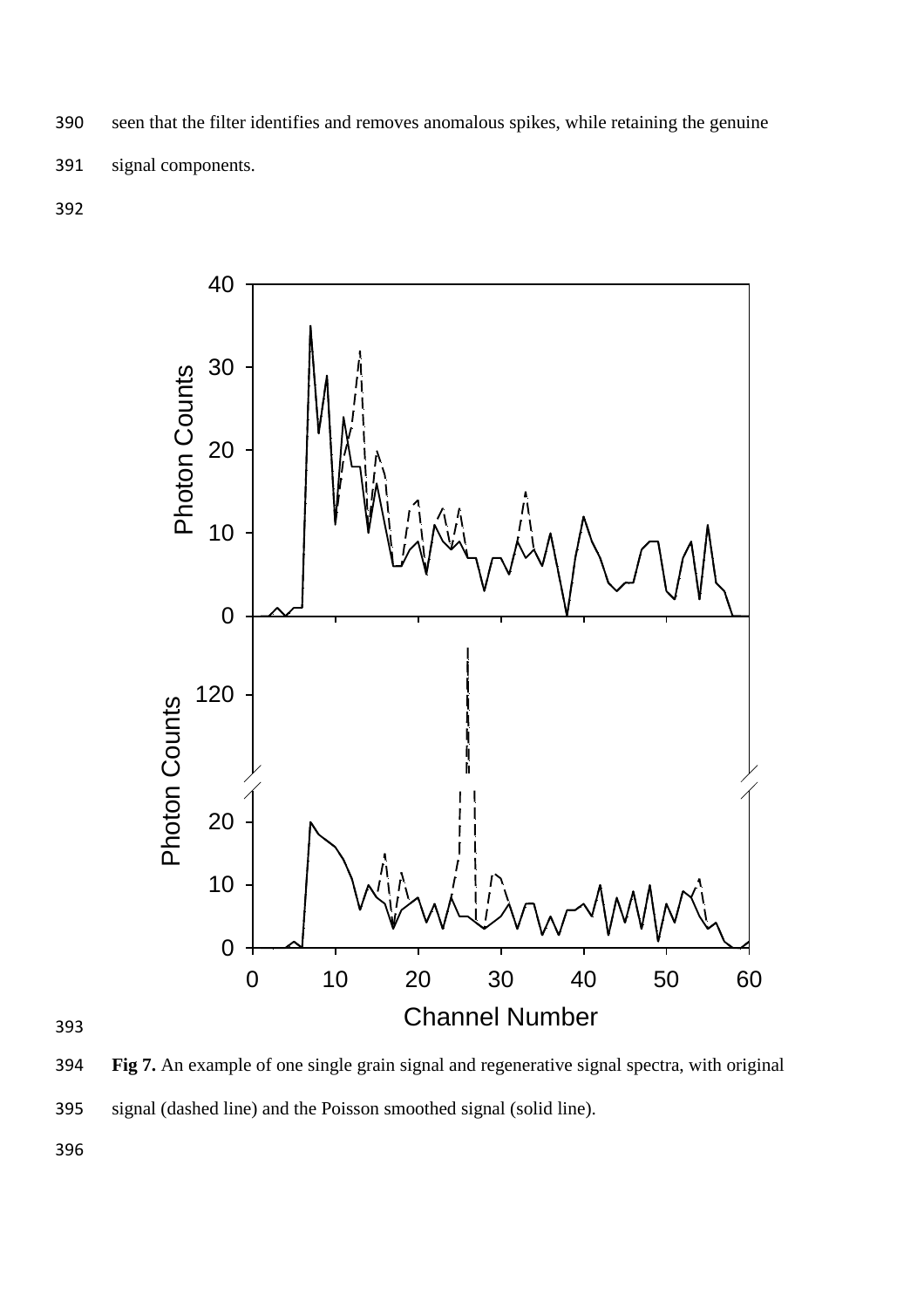The application of the Poisson filter to this data set is summarised in Table 2, and has removed several measurements where the apparent signal is identified as a non-Poisson artefact, reducing the number of statistically significant measurements to 56. In this instance, this has not significantly changed the age calculated for this sample, although it has brought it into closer agreement with the age from the original SAR analysis based on small aliquots. Having removed identified artefacts from the data there will be improved confidence in the equivalent dose values obtained. It is likely that other sources of over dispersion, for example micro dosimetry or partial bleaching, dominate in this instance. However, for other samples it's possible that these other sources may be less significant in which case the non-Poisson behaviour of the PMT could be more important. It is therefore recommended that a filter to reduce the effects of non-Poisson behaviour be routinely applied, especially to cases where light levels are close to detection limits.

- 
- 

 **Table 2.** Tola burial chamber results, showing the single grain and SAR dates for the original analysis, and the single grain age following Poisson filtering.

| grains $(250-500 \mu m)$<br>Estimates (Gy) |
|--------------------------------------------|
|                                            |
| $25.2 \pm 3.9$ (SG)                        |
| $27.0 \pm 5.3$ (SAR)                       |
|                                            |
| $26.0 \pm 5.0$                             |
|                                            |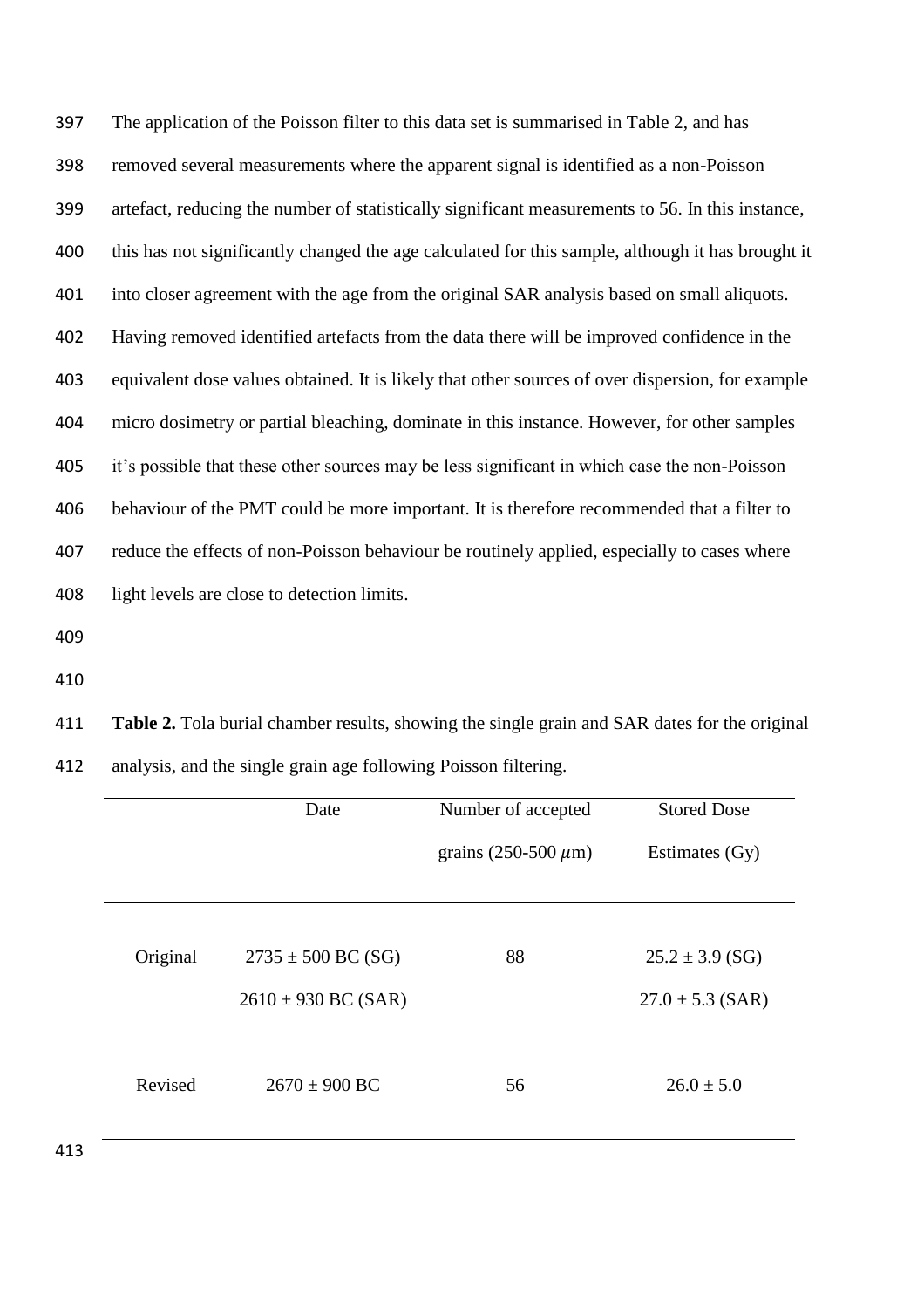#### **5. Discussion and Conclusion**

 The findings of Adamiec et al., 2012, that some photon counting systems display non- Poisson dark count behaviour, have been confirmed and extended to cover a further 10 systems with a range in age, architecture and electronic configuration. The larger number of systems studied allows a comparison between the age of the system and the extent of non- Poisson variation. This shows a slight correlation, with younger devices showing larger excess variation.

 To assess whether the electronic architecture might be influential (in particular the pulse width of the preamplifier) the PMT from our Riso3 single grain reader, which showed the greatest "k" value observed here was temporarily relocated to run in the electronics of our 1986 TL manual reader, which had shown the smallest "k" value. The outcome of that test was that the "k" value was not significantly changed by substitution to the older electronics set up. This may be taken to imply that individual PMT's have different underlying behaviour.

 The use of phosphorescence obtained by irradiating a feldspar sample demonstrates a simple way of obtaining a controllable and predictable low level light source exhibiting random variations around its value. The decay of this light source would allow evaluation of PMT characteristics under different signal levels. The non-random phosphorescence decay can been accounted for by fitting an appropriate exponential function, with the standard deviation of the residuals, coupled with the applicable light level resulting in k value estimates. This approximation to a full statistical accounting of the data has been shown to have minimal effects on the k-values compared to those calculated for the measurements over shorter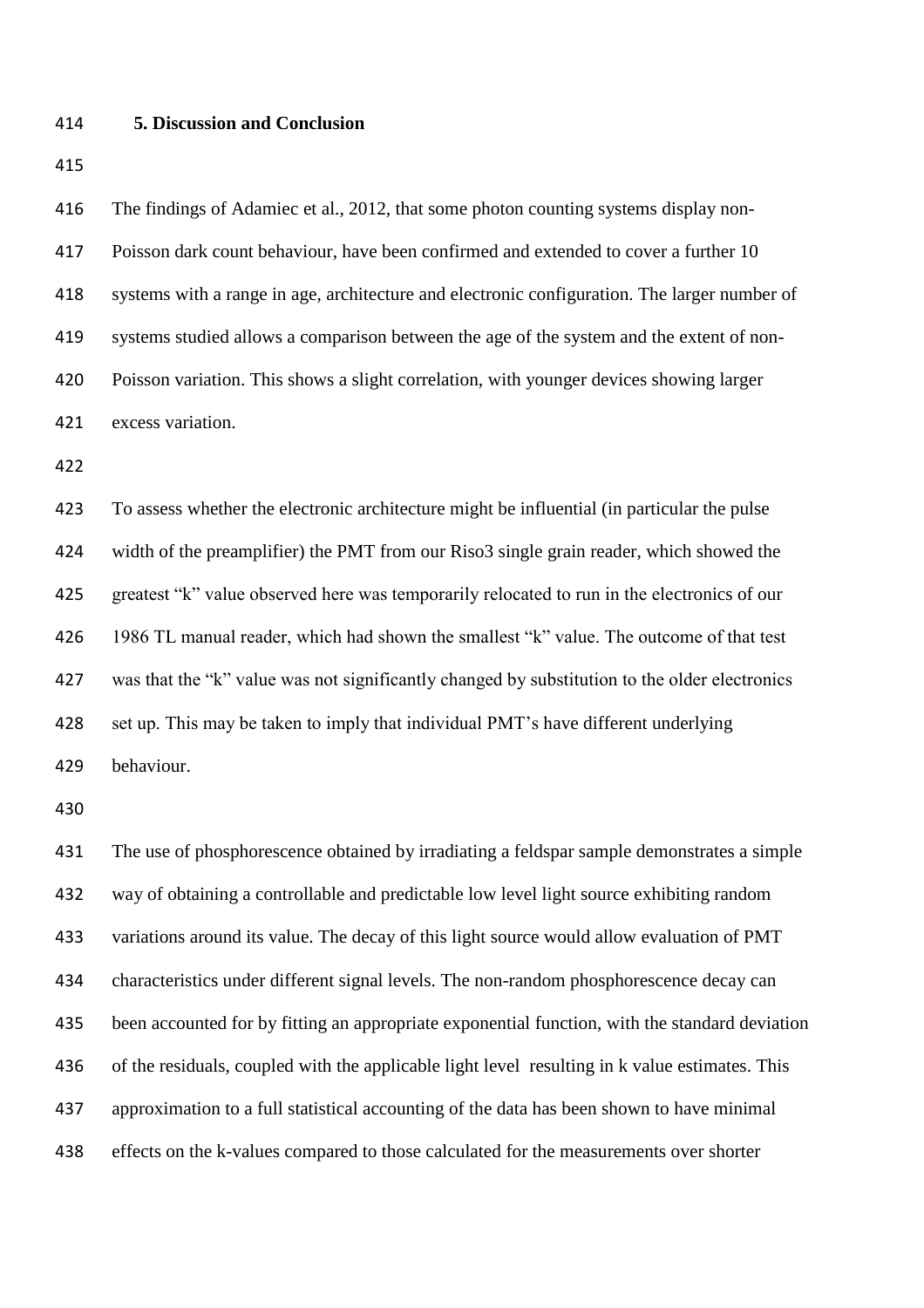periods where the phosphorescence decays by 1%. The use of low level light sources significantly reduces the calculated k-values compared with dark counts, implying that there may be different processes involved in the light detection and dark signal origins in respect of non-Poisson behaviour.

 In our data it was evident that significant excess variation in routine observations is associated with single channel event bursts. Poisson filtering of data sets from both dark counts and OSL signals, showing that the filter successfully removes the single channel bursts with low random probability and reduces residual non-random components. Adamiec et al., 2012 and Bluscz et al 2015 had suggested that the excess variance in dark counts results in underestimation of dating errors, and influences the outputs of some age models. The implementation of the filter algorithm to a case study data set for a burial chamber in Corsica, France, shows that in this case removal of excess variation via this method had a limited effect on the uncertainties and calculated age of the sample. In this case, and not-withstanding the low signal levels involved, where the dominant dating uncertainties are derived from the variations in underlying dose distribution and microdosimetry rather than the propagation of estimated measurement errors, the impact of the non-Poisson component on error estimates and ages is not appreciable. Here the main impact relates to definition of detection limits and rejection of insignificant data. Use of the Poisson filter results in a more stringent rejection of low significance observations within the dataset, and in our view produced a more robust analysis that obtained using the uncorrected data set. The filtering algorithm and test data sets have been included to facilitate uptake for 461 those wishing to apply similar methods.

The origins of the non-random components in dark signals are not entirely clear at this stage.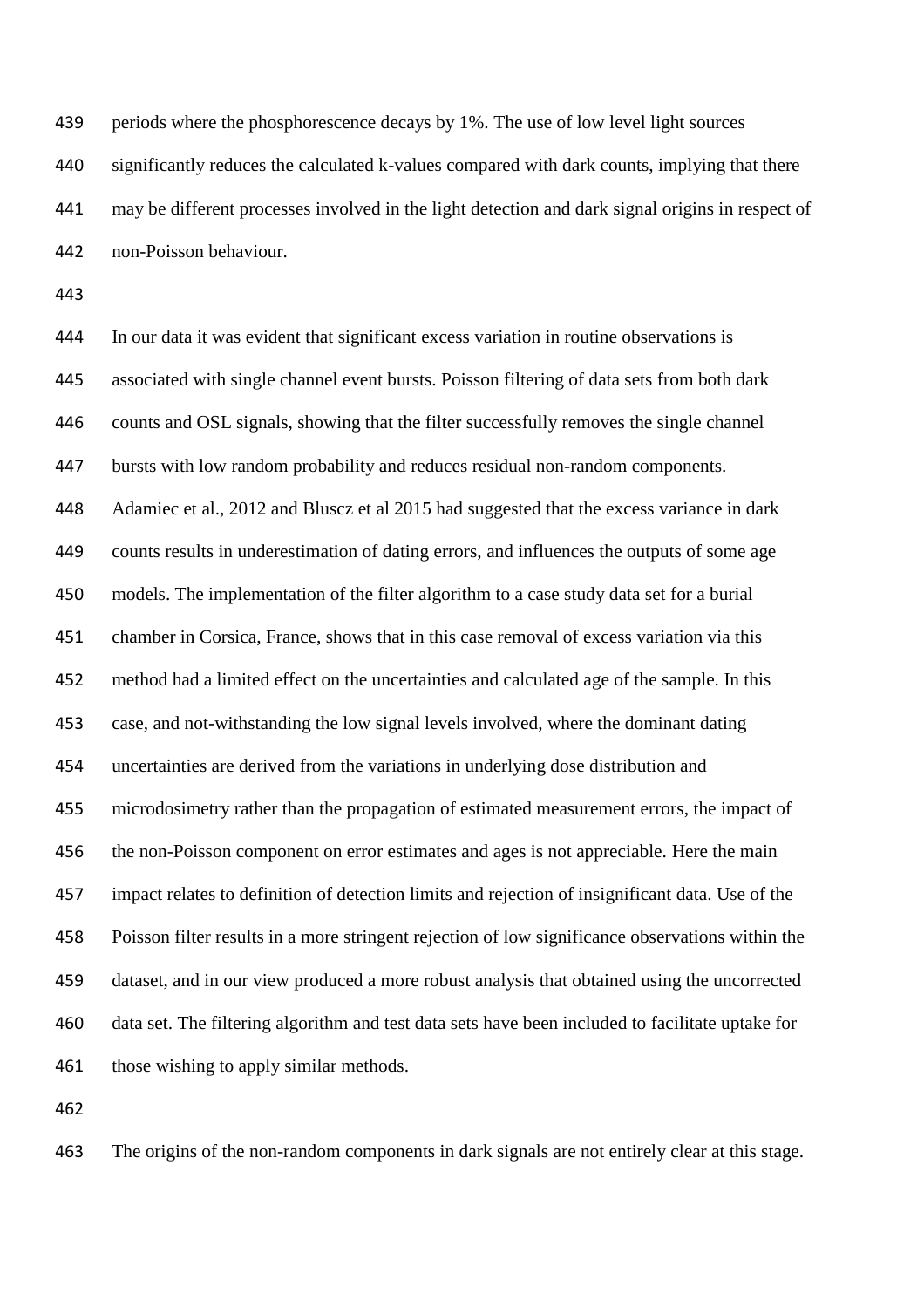Our results do not fit the hypothesis that afterpulses resulting from helium diffusion are the major explanatory factor in determining the extent of non-Poisson behaviour in dark signals. The data sets for the older systems, which would be expected to have acquired higher helium partial pressures, show less excess variation, and as noted above there is no sign that the quartz windows tubes show higher k values than the glass systems. While afterpulses associated with helium have been observed in many systems, and typically account for a few percent of signal events, the relationships between light and dark signals are less clear. Tudyka et.al. 2016 have shown simulated trains of up to 8 helium linked afterpulses in small proportions of events, but it is not clear whether event chains of 100 or more pulses could be explained by such mechanisms, and if so what initiating and propagation events would be implied. Dark response behaviour, and the ways in which dark signals change with time following over-exposure of different tubes vary markedly from system to system. The role of cosmic radiation, or sources of ionising radiation in proximity to the detectors in dating systems may also warrant further attention. We therefore conclude that further research into the behaviour of dark signals would be needed to clarify the origin and nature of non-Poisson behaviour in these systems. Meanwhile Poisson filtering algorithms may be useful in helping to deal with data sets close to detection limits.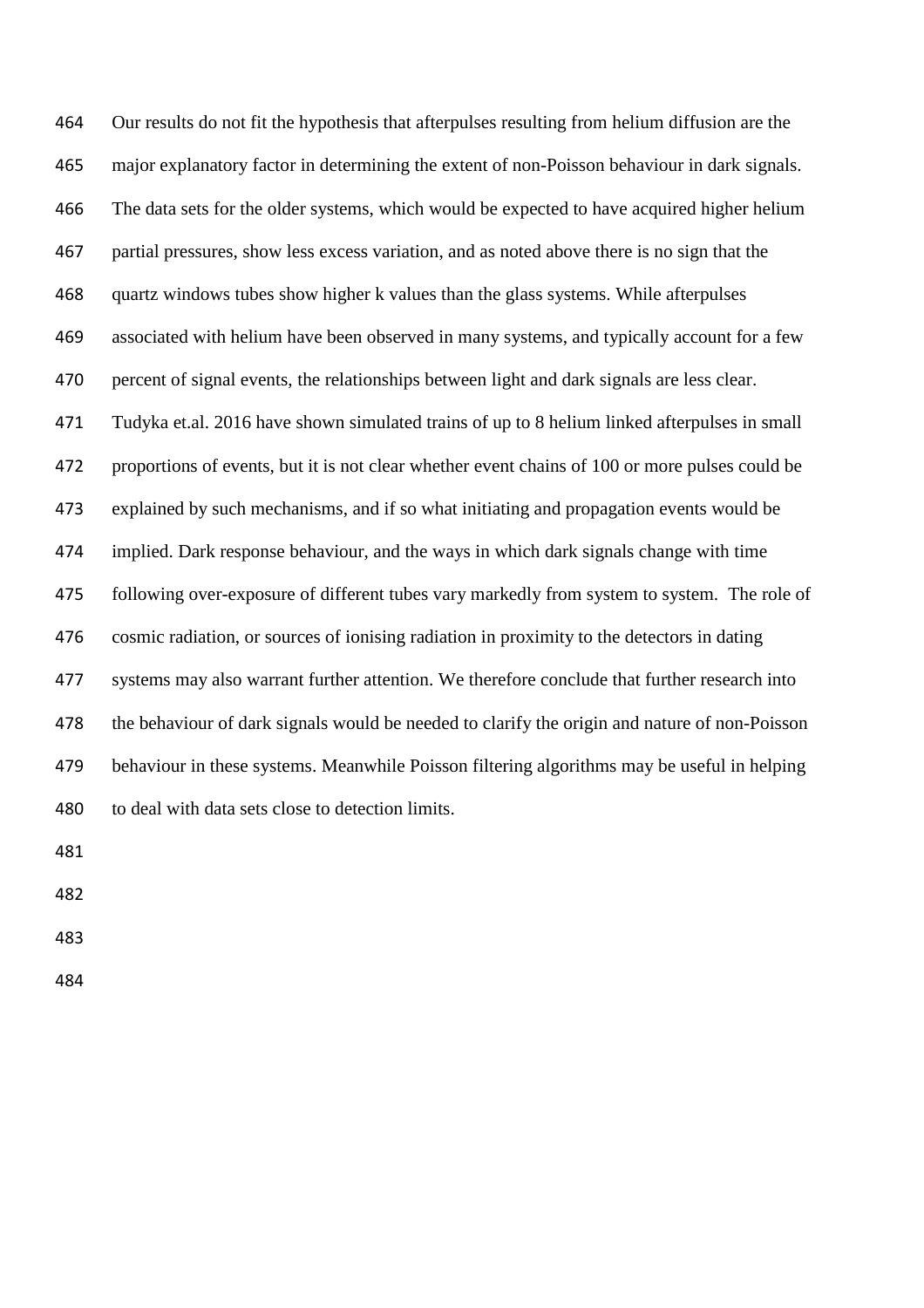| 487 | Adamiec, G., Heer, A.J. and Bluszcz, A., 2012. Statistics of count numbers from a             |
|-----|-----------------------------------------------------------------------------------------------|
| 488 | photomultiplier tube and its implications for error estimation. Radiat.Meas. 47(9), pp.746-   |
| 489 | 751.                                                                                          |
| 490 |                                                                                               |
| 491 | Akgun, U., Ayan, A.S., Aydin, G., Duru, F., Olson, J. and Onel, Y., 2008. Afterpulse timing   |
| 492 | and rate investigation of three different Hamamatsu Photomultiplier Tubes. J. Instrum. 3(01), |
| 493 | p.T01001.                                                                                     |
| 494 |                                                                                               |
| 495 | Bluszcz, A., Adamiec, G. and Heer, A.J., 2015. Estimation of equivalent dose and its          |
| 496 | uncertainty in the OSL SAR protocol when count numbers do not follow a Poisson                |
| 497 | distribution. Radiat.Meas, 81, pp.46-54.                                                      |
| 498 |                                                                                               |
| 499 | Bøtter-Jensen, L., Bulur, E., Duller, G.A.T. and Murray, A.S., 2000. Advances in              |
| 500 | luminescence instrument systems. Radiat.Meas, 32(5), pp.523-528.                              |
| 501 |                                                                                               |
| 502 | Bøtter-Jensen, L., Thomsen, K.J. and Jain, M., 2010. Review of optically stimulated           |
| 503 | luminescence (OSL) instrumental developments for retrospective                                |
| 504 | dosimetry. Radiat.Meas, 45(3), pp.253-257.                                                    |
| 505 |                                                                                               |
| 506 | Clark, R.J. and Sanderson, D.C.W., 1994. Photostimulated luminescence excitation              |
| 507 | spectroscopy of feldspars and micas. Radiat.Meas, 23(2-3), pp.641-646.                        |
| 508 |                                                                                               |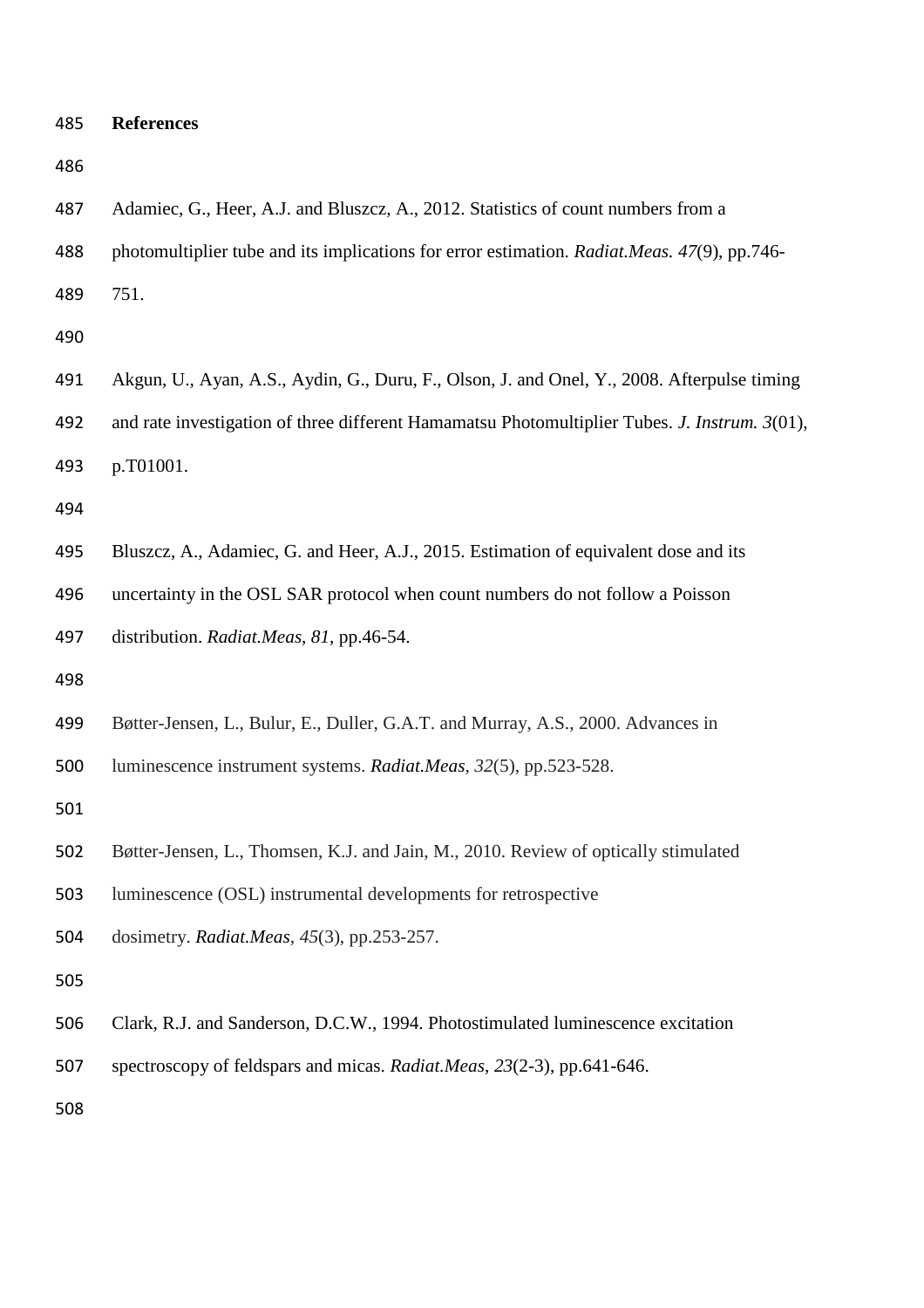- Coates, P.B., 1973. The origins of afterpulses in photomultipliers. *J. Phys. D Appl. Phys. 6*(10), p.1159.
- 
- Cresswell, A.J., Kinnaird, T.C., Sanderson, D.C.W., 2016. *Exploratory Single Grain OSL*
- *Analysis of Sediments from Capu di Locu, Corsica*. SUERC Technical Report.
- http://eprints.gla.ac.uk/159270/
- 
- Höbel, M. and Ricka, J., 1994. Dead‐time and afterpulsing correction in multiphoton timing
- with nonideal detectors. *Rev.Sci.Instrum*, *65*(7), pp.2326-2336.
- 
- Kang, Y., Lu, H.X., Lo, Y.H., Bethune, D.S. and Risk, W.P., 2003. Dark count probability

and quantum efficiency of avalanche photodiodes for single-photon detection. *Appl. Phys.*

- *Lett*, *83*(14), pp.2955-2957.
- 
- Lo, C.C. and Leskovar, B., 1983. Afterpulse time spectrum measurement of RCA 8850 photomultiplier. *IEEE T. Nucl. Sci.*, *30*(1), pp.445-450.
- 
- Morton, G.A., Smith, H.M. and Wasserman, R., 1967. Afterpulses in photomultipliers. *IEEE T. Nucl. Sci.*, *14*(1), pp.443-448.
- 
- Poisson, S.D., 1837. Probabilité des jugements en matière criminelle et en matière civile,
- précédées des règles générales du calcul des probabilitiés. *Paris, France: Bachelier*, *1*,
- p.1837.
-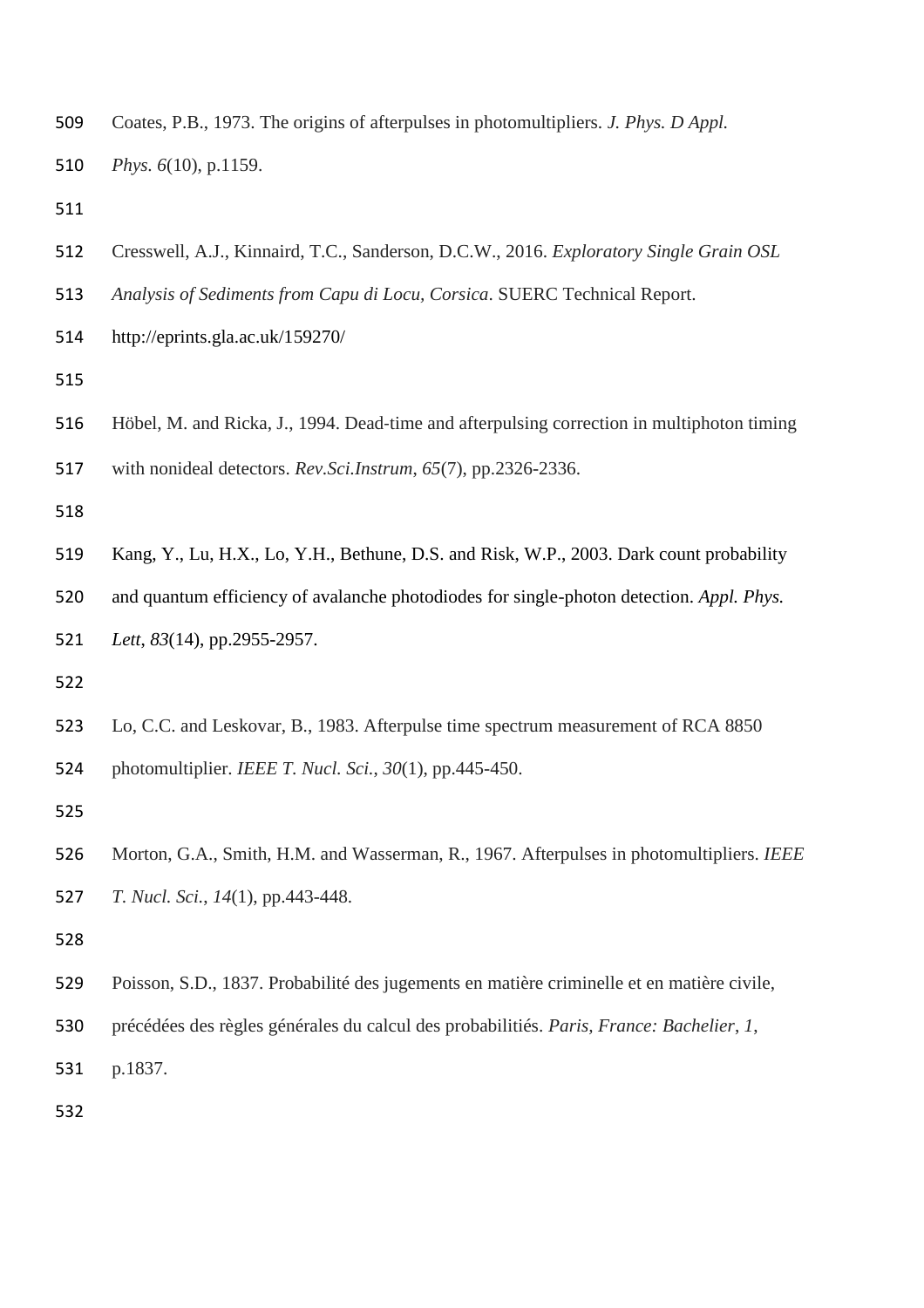- Raikov, D., 1937. A characteristic property of the Poisson laws. In *Dokl. Akad.*
- *Nauk.(USSR)* (Vol. 14, pp. 9-12).
- 
- Sanderson, D.C.W., Kinnaird, T.C., Cresswell, A., Leadri, F., Leandri, C., 2014. *OSL dating*
- *of Neolithic Monuments Capu di Locu, Belvédére, SW Corsica*. SUERC Technical Report.
- http://eprints.gla.ac.uk/110538/
- 
- Sanderson, D.C., Carmichael, L.A. and Fisk, S., 2003. Photostimulated luminescence
- detection of irradiated herbs, spices, and seasonings: international interlaboratory trial. *J.*
- *AOAC Int. 86*(5), pp.990-997.
- 
- Sanderson, D.C.W., Carmichael, L., Murphy, S., Whitely, V., Scott, E.M. and Cresswell, A.,
- 2001. Investigation of Statistical and Imaging Methods for Luminescence Detection of
- Irradiated Ingredients. http://eprints.gla.ac.uk/58359/
- 
- Sanderson, D.C. and Murphy, S., 2010. Using simple portable OSL measurements and
- laboratory characterisation to help understand complex and heterogeneous sediment
- sequences for luminescence dating. *Quat. Geochronol. 5*(2), pp.299-305.
- 
- Sanderson, D.C.W., Slater, C. and Cairns, K.J., 1989. Thermoluminescence of foods: origins
- and implications for detecting irradiation. *Int. J. Rad. Appl. Instrum. C. 34*(6), pp.915-924.
- 
- Spencer, J.Q. and Sanderson, D.C., 1994. Mapping thermal exposure by luminescence
- thermometry. *Radiat.Meas*, *23*(2-3), pp.465-468.
-